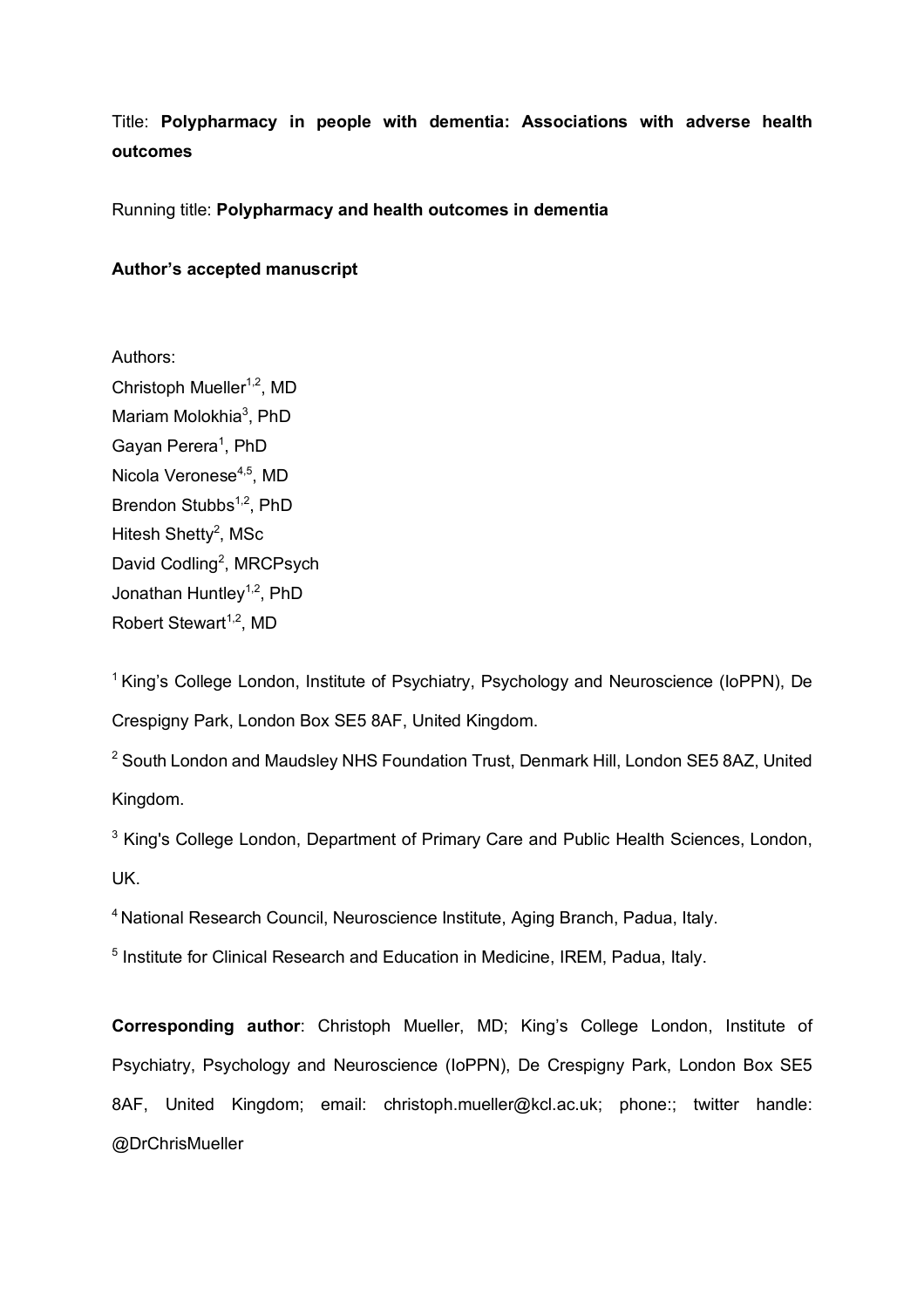#### **Acknowledgements**

# **Funding:**

The Clinical Records Interactive Search (CRIS) system was funded and developed by the National Institute for Health Research (NIHR) Mental Health Biomedical Research Centre at South London and Maudsley NHS Foundation Trust and King's College London, and by a joint infrastructure grant from Guy's and St Thomas' Charity and the Maudsley Charity. CM and RS authors receive salary support from the National Institute for Health Research (NIHR) Mental Health Biomedical Research Centre at South London and Maudsley NHS Foundation Trust and King's College London. The views expressed are those of the author(s) and not necessarily those of the NHS, the NIHR or the Department of Health.

#### **Conflict of interest:**

RS has received research funding from Roche, Pfizer, Janssen, Lundbeck and In-Silico-Bioscience outside the submitted work. None of the authors have any financial arrangements, organizational affiliations or other relationships that might give rise to any conflict of interest regarding the subject matter of the manuscript submitted.

**Authors' contributions**: Study concept and design: Christoph Mueller, Robert Stewart, Mariam Molokhia. Date extraction and cleaning: Gayan Perera, Hitesh Shetty. Data analysis and interpretation: Christoph Mueller, Mariam Molokhia, Robert Stewart, Jonathan Huntley, David Codling Drafting of the manuscript: Christoph Mueller, Mariam Molokhia, Brendon Stubbs, Nicola Veronese Critical revision of the manuscript: All authors. Approved final version: All authors.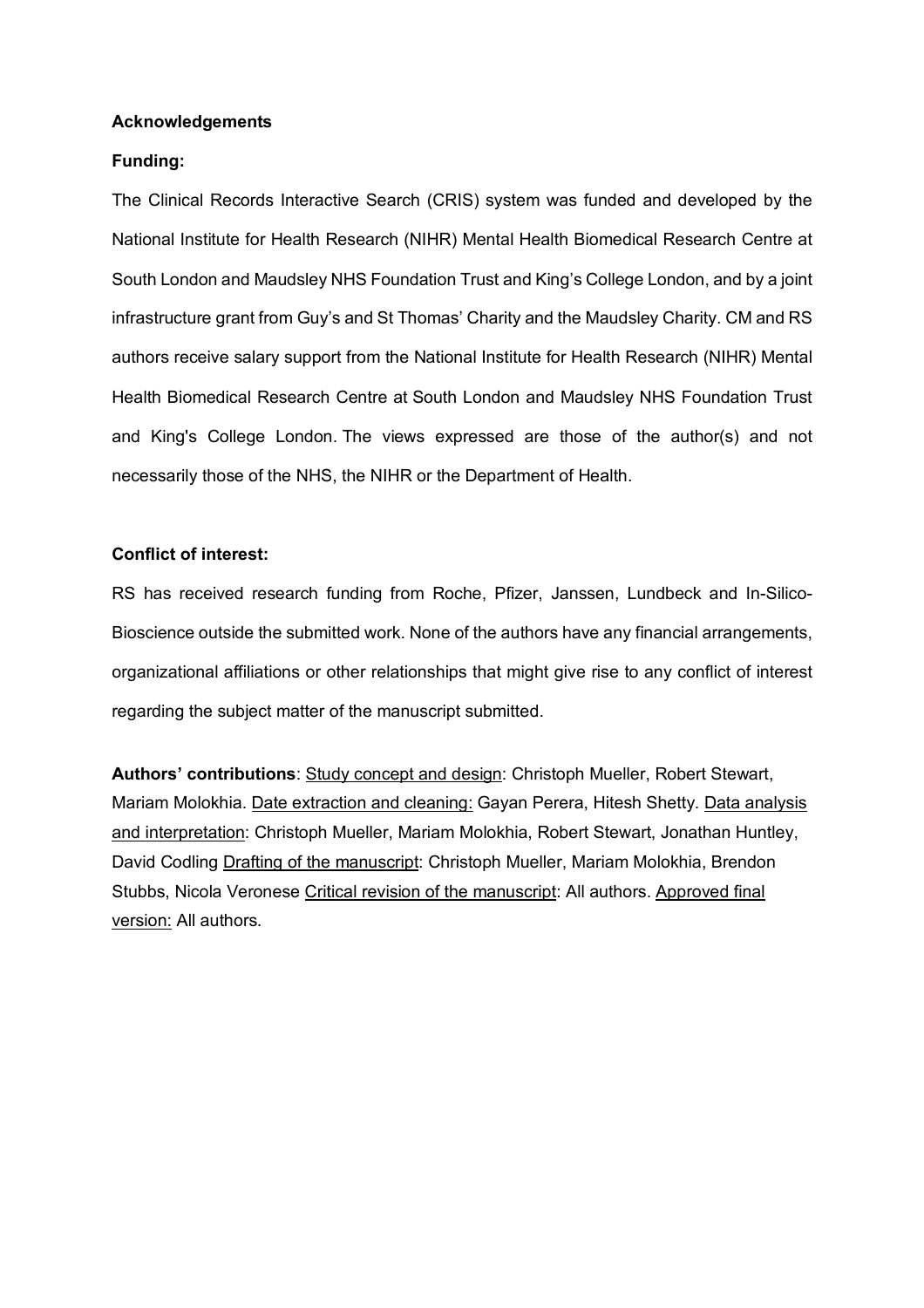#### **Abstract**

Polypharmacy has been linked to higher risks of hospitalisation and death in community samples. It is commonly present in people with dementia but these risks have rarely been studied in this population. We aimed investigate associations between polypharmacy and emergency department attendance, any and unplanned hospitalisation, and mortality in patients with dementia. Using a large mental health care database in South London, linked to hospitalisation and mortality data, we assembled a retrospective cohort of patients diagnosed with dementia. We ascertained number of medications prescribed at the time of dementia diagnosis and conducted a multivariate Cox regression analyses. Of 4,668 patients with dementia identified, 1,128 (24.2%) were prescribed 4-6 medications and 739 (15.8%) ≥7 medications. Compared to those using 0-3 medications, patients with dementia using 4-6 or ≥7 agents had an increased risk of emergency department attendance (hazard ratio 1.20 / 1.35), hospitalisation (hazard ratio 1.12 / 1.32), unplanned hospital admission (hazard ratio 1.12 / 1.25), and death within two years (hazard ratio 1.29 /1.39) after controlling for potential confounders. We found evidence of a dose response relationship with each additional drug at baseline increasing the risk of emergency department attendance and mortality by 5% and hospitalisation by 3%. In conclusion, polypharmacy at dementia diagnosis is associated with a higher risk of adverse health outcomes. Future research is required to elucidate which specific agents underlie this relationship and if reduction of inappropriate prescribing is effective in preventing adverse health outcomes in dementia.

**Keywords**: dementia; hospitalisation; mortality; emergency department; polypharmacy; pharmacoepidemiology

## **Highlights:**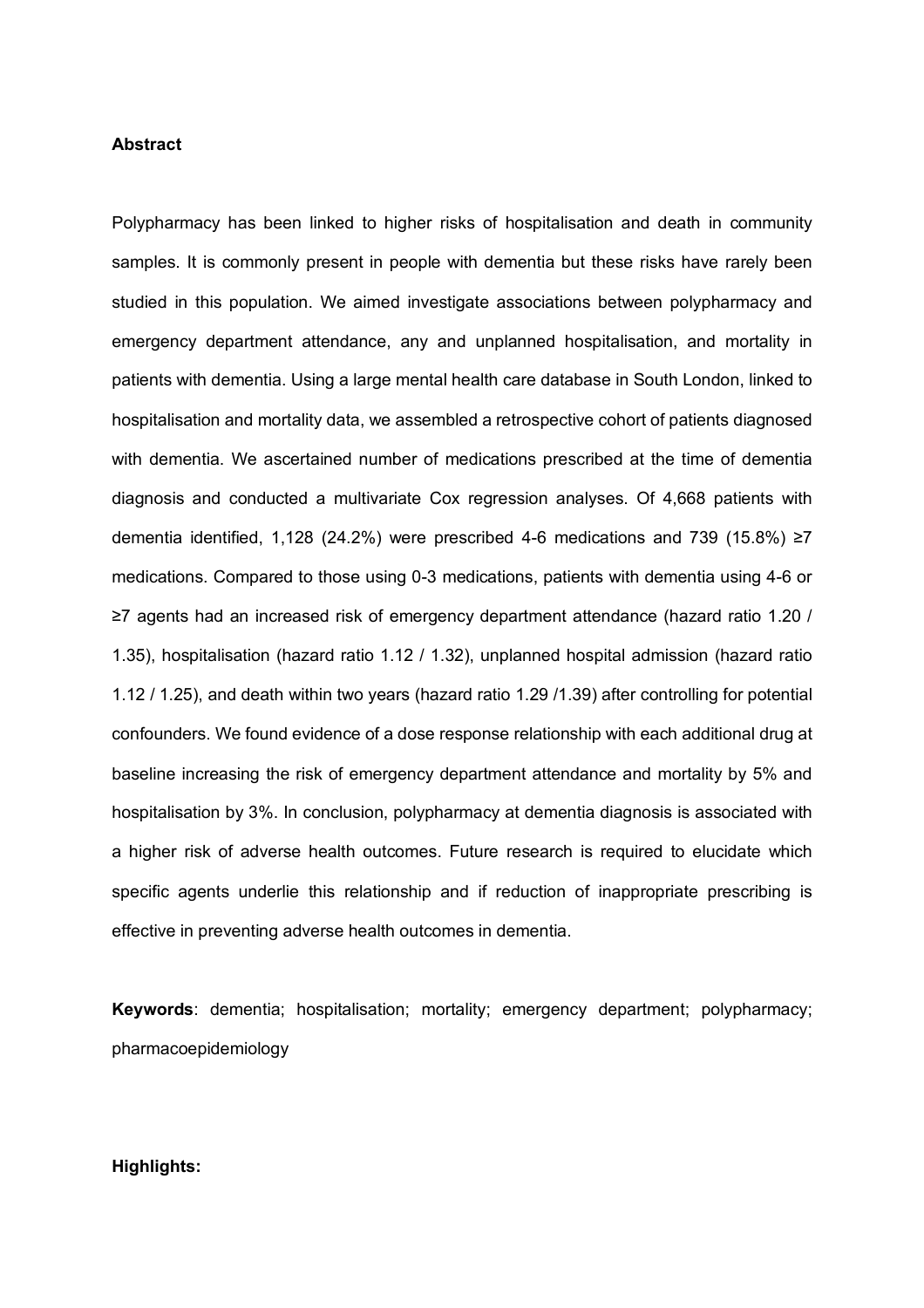- Polypharmacy in patients with dementia is associated with an increased risk of emergency department attendance, hospitalisation, unplanned hospital admission and death.
- Risk of emergency department attendance is increased by 20% in those taking 4-6 medications and by 35% in patients taking ≥7 medications.
- Hospitalisation risk is increased by 12% in those taking 4-6 medications and by 32% in patients taking ≥7 medications.
- A dose-response relationship exists between the number of medications at dementia diagnosis and adverse health outcomes.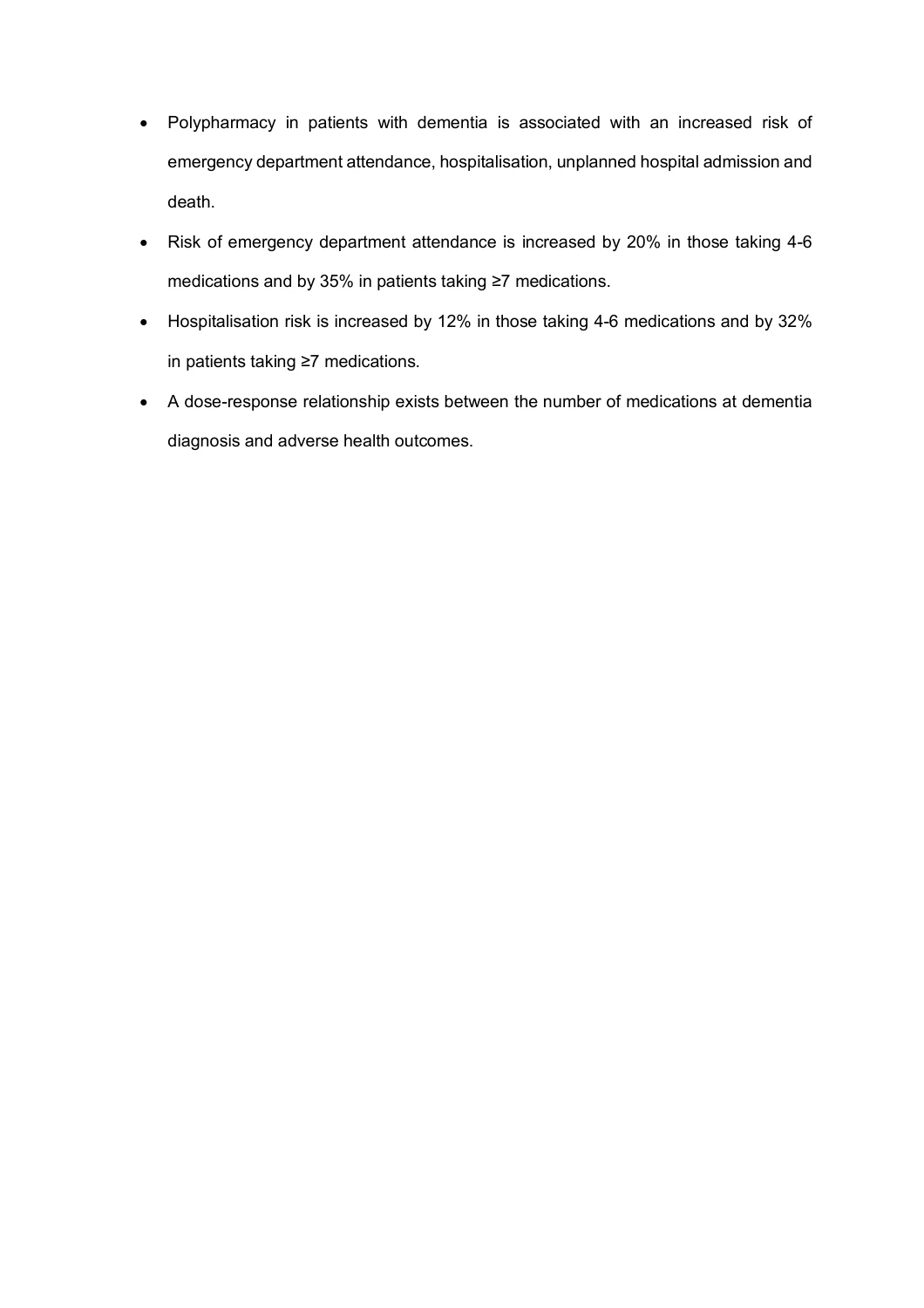#### **1. Introduction**

Compared to the general older population, people with dementia have high rates of physical and psychiatric co-morbidity, often resulting in the prescription of multiple medications simultaneously (Andersen and others 2011; Clague and others 2016). Clinical practice guidelines and policies tend to provide advice for single conditions, such as dementia or cardiovascular disease, and their applicability to patients with multiple co-morbidities is often unclear. Individual medications, which are beneficial and well-evaluated in a single condition, may lose their effect or even be harmful when taken in combination with other medications, due to drug-drug interactions, and little evidence exists on the efficacy, safety and tolerability of medications used to manage co-morbidities in dementia (Duerden M 2013; Reeve and others 2015). People with dementia are often excluded from clinical trials, from which guideline-based treatments for long-term conditions commonly arise (Brauner and others 2000; Parsons 2017). Further, typical dementia symptoms, such as declining memory, executive function, language and agitation might prevent adverse drug events from being detected early and before they lead to more serious complications and subsequent hospitalisation (Onder and others 2011).

In community samples of older people, polypharmacy has been linked to inappropriate prescribing (Guthrie and others 2011), adverse drug events (Bourgeois and others 2010), preventable and unplanned hospitalisation (Leendertse and others 2008; Payne and others 2014), increased mortality (Gnjidic and others 2012; Richardson and others 2011), reduced adherence (Vik and others 2004), higher risk of falls (Richardson and others 2015) and frailty (Veronese and others 2017), and impaired quality of life (Fincke and others 1998). However, despite the reported high levels of polypharmacy in people with dementia very little is known about potential adverse health outcomes in this group (Parsons 2017), apart from one study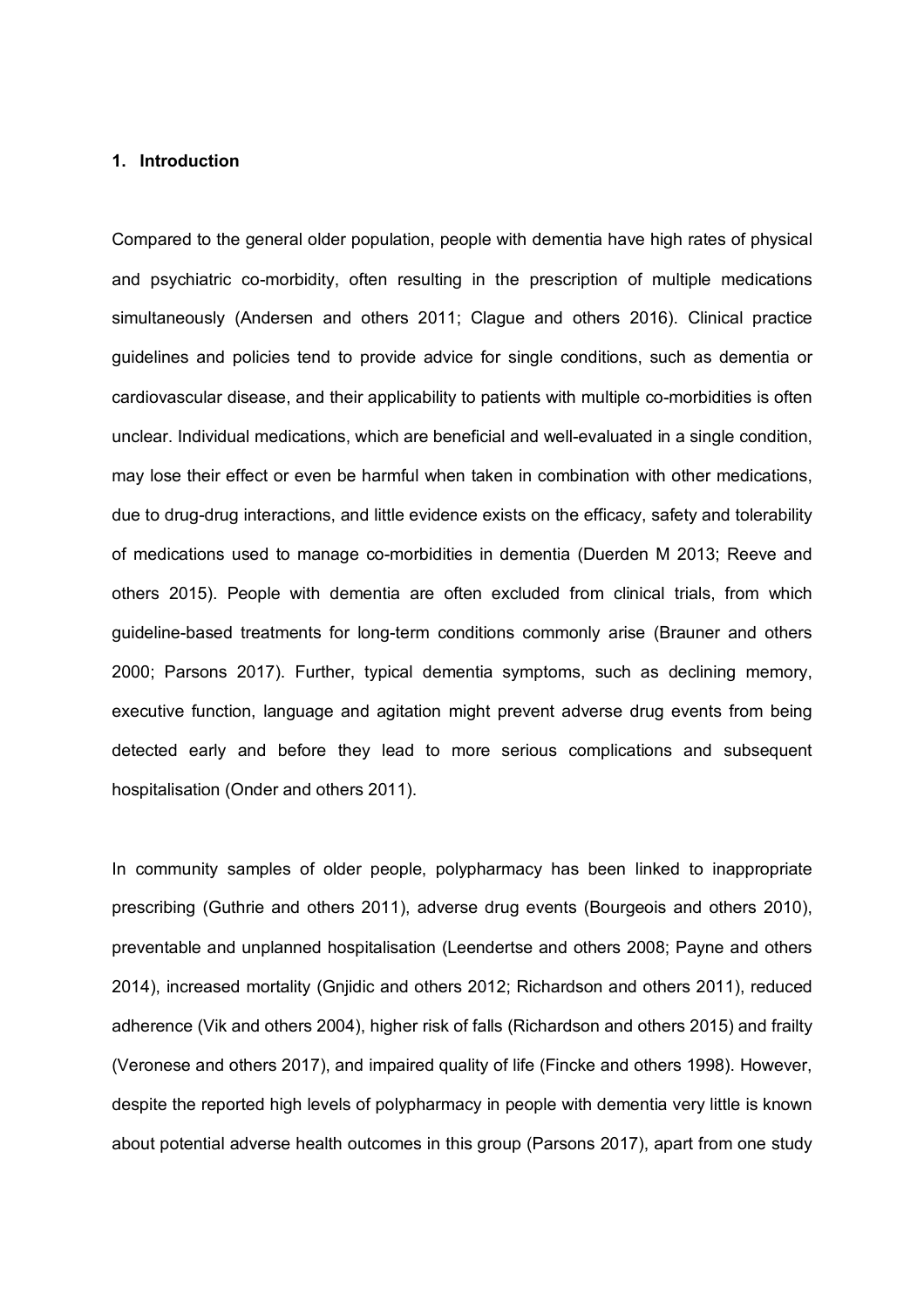of nursing home residents with severe dementia, in whom the prescription of 10 or more medications was associated with a higher mortality risk (Onder and others 2013). We sought to investigate if polypharmacy is associated with four important outcomes – emergency department attendance, any and unplanned hospital admissions, and mortality – in a large, naturalistic sample of people with dementia.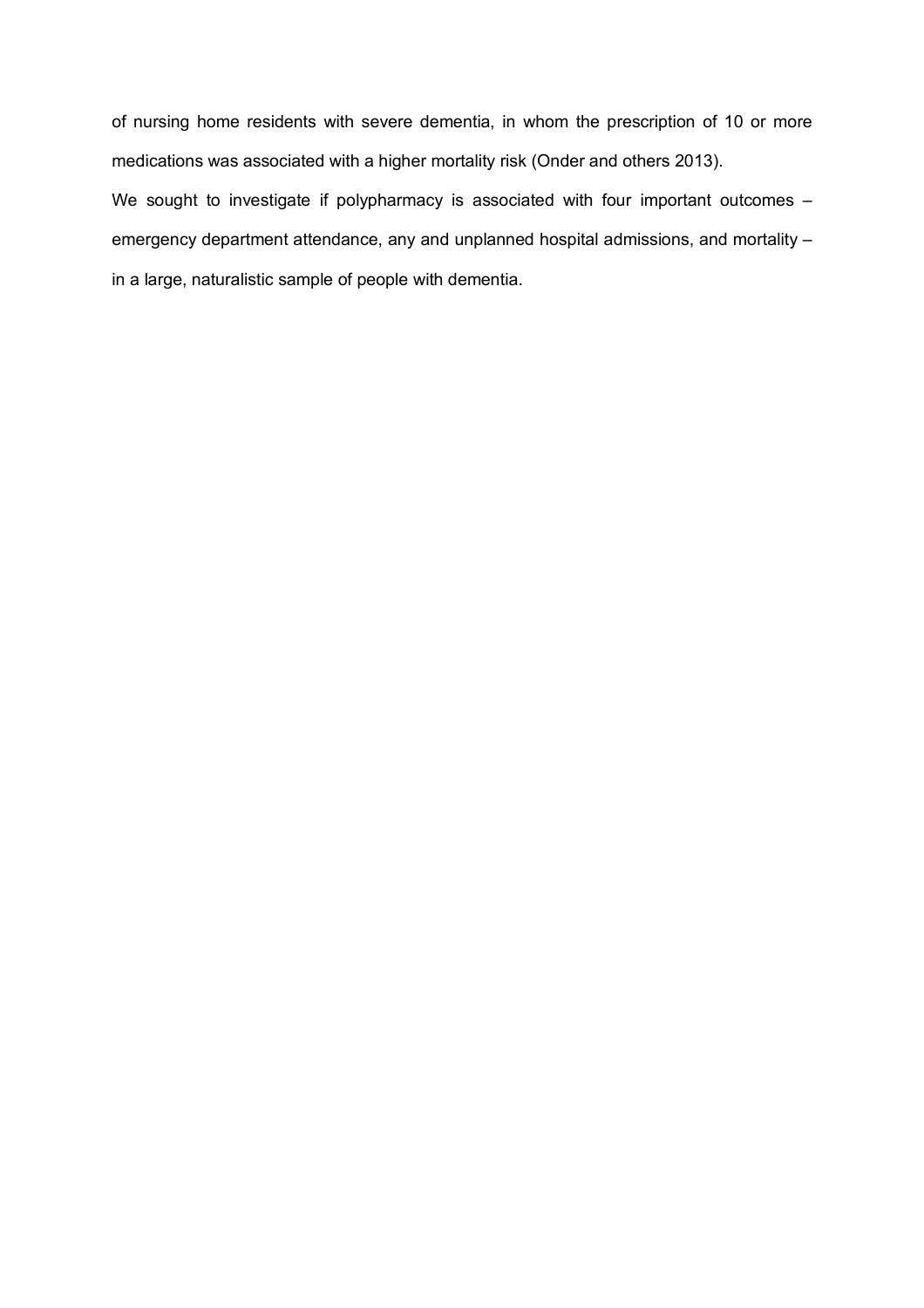# **2. Methods**

#### *2.1 Data source:*

Data were obtained from the South London and Maudsley NHS Foundation Trust (SLaM) Clinical Record Interactive Search (CRIS) application. SLaM is one of Europe's largest healthcare providers for dementia and other mental disorders, serving a population of over 1.2 million residents, and has adopted fully-electronic health records for all services since 2006. CRIS provides research access to more than 270,000 de-identified health records from SLaM within a robust governance framework (Perera and others 2016; Stewart and others 2009), and has received ethical approval as an anonymized data resource (Oxford Research Ethics Committee C, reference 08/H0606/71+5).

Data of interest were extracted either from structured fields or from clinical documents through bespoke natural language processing algorithms using General Architecture for Text Engineering (GATE) software (Cunningham 2002; Perera and others 2016). Further, CRIS has been linked to national data on hospitalisation (Hospital Episode Statistics; HES) and mortality, enabling relevant health outcome data to be extracted for the current analyses.

## *2.2 Sample:*

CRIS was used to extract cases aged 65 years or older who received a first dementia diagnosis from SLaM outpatient services within the period between 1st Jan 2006 and 31<sup>st</sup> March 2011. This a allowed a two year follow-up period as hopitalisation (HES) data were avalible until 31st March 2013.

#### *2.3 Polypharmacy (exposure):*

Number of medications recorded in text fields (case notes, clinical correspondence) in a 6 month window around the dementia diagnosis was ascertained using a GATE-supported natural language processing algorithm previously described (Perera and others 2016). This serves as a measure for prevalent polypharmacy as patients' medication might not be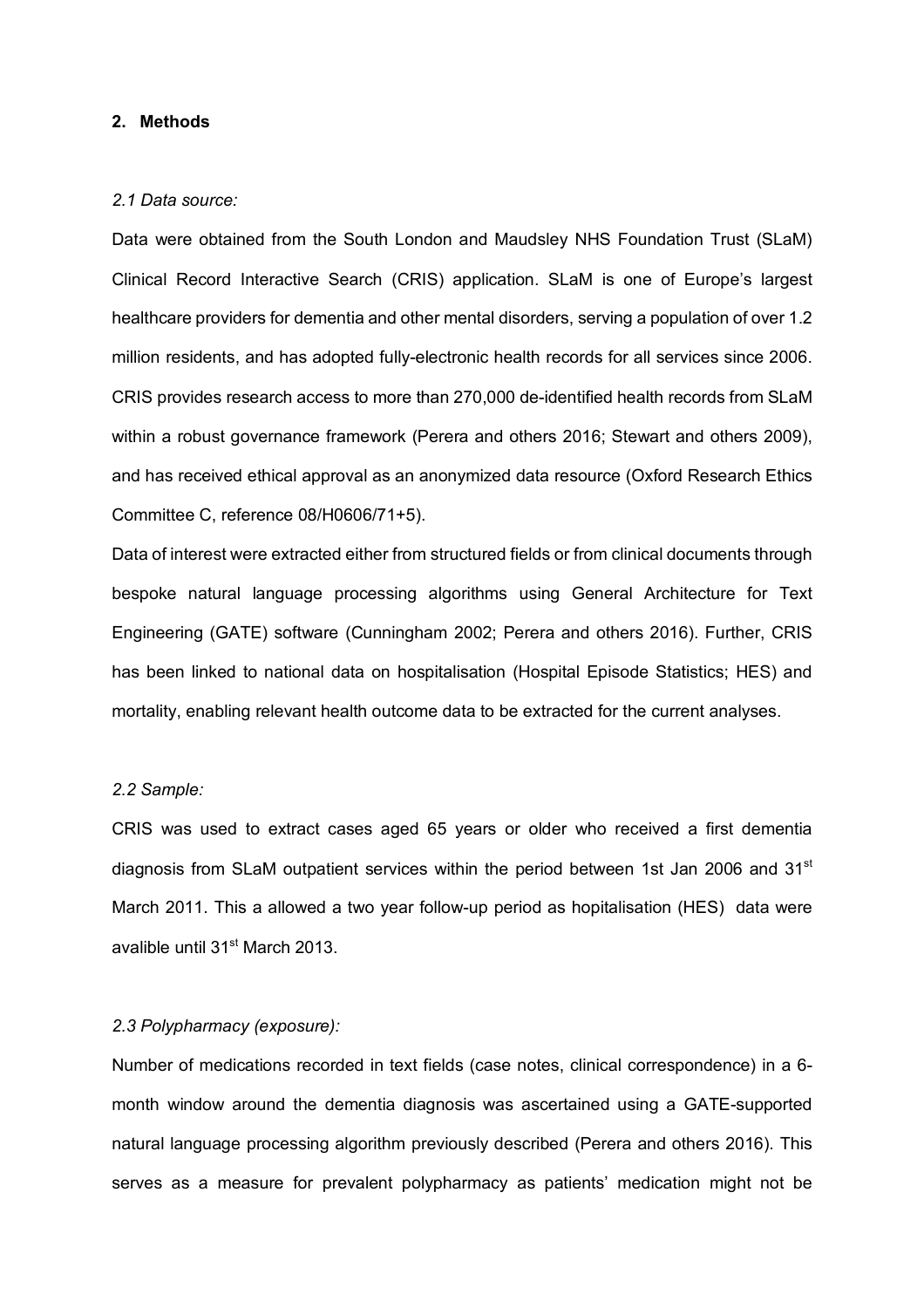recorded in electronic health records at the same time as the diagnosis. There is no single agreed definition of polypharmacy (Guthrie and others 2011); hence we used the categorization suggested in the development of multidimensional prognostic index, applying three groups: 0-3 (reference group), 4-6 or >7 medications (Pilotto and others 2008). This scale has been applied in similar analyses, which also have been able to demonstrate doseresponse relationships (Veronese and others 2017).

#### *2.4 Outcomes:*

From linked national data we ascertained any and unplanned hospitalisations for physical disorders, emergency department attendances and mortality in the two years after dementia diagnosis using Hospital Episode Statistics (HES; NHS Digital). The HES database records all admissions to all National Health Service (NHS) hospitals in England, and includes diagnoses and procedures. Within the NHS, HES allows tracking of patients between different hospitals and across different years. To determine the causes of hospitalisation and death we extracted the ten most common primary discharge diagnoses and causes of death according to ICD-10 codes (World Health Organisation 2010) from HES and Office of National Statistics records.

## *2.5 Covariates:*

We extracted data on a range of potential confounders which we ascertained at the time of dementia diagnosis (baseline). These comprised socio-demographic factors (age, gender, marital status, ethnicity, and a neighbourhood-level index of multiple deprivation (Noble and others 2007)), level of cognitive impairment as measured by Mini-Mental State Examination (MMSE) (Folstein and others 1975) score closest to the diagnosis and two measures of general physical health and co-morbidity: i) hospitalisation in the two years prior to dementia diagnosis, and ii) the 'Problems related to physical illness or disability' subscale of the Health of the Nation Outcome Scales (HoNOS65+) instrument. The HoNOS65+ is a standard measure of patient wellbeing used in UK (Burns and others 1999) mental health and dementia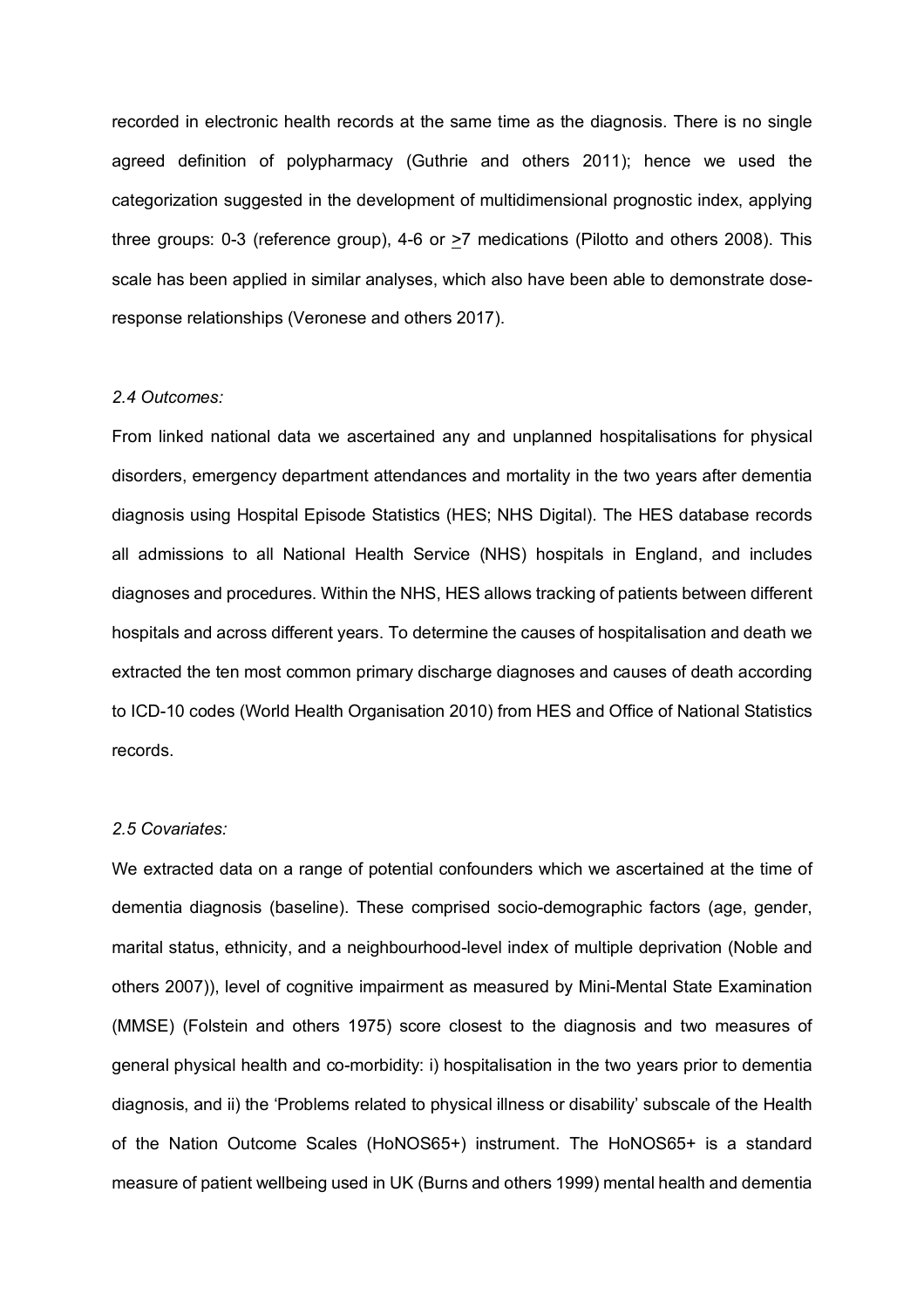services whose performance has been previously reported (Pirkis and others 2005) and subscales are each rated 0 (no problem) to 4 (severe or very severe problem). To determine the burden of co-morbid neuropsychiatric symptoms, we established the number of mental health subscales in HoNOS65+ (behavioural disturbance, non-accidental self-injury, substance use, hallucinations and/or delusions, depressive symptoms) in which the patient was scored to have at least a mild problem (score of 2 to 4). From structured fields and freetext documents we ascertained the dementia subtype diagnosis (Alzheimer's disease, vascular dementia, mixed-type dementia, Lewy body dementias, unspecified dementia).

#### *2.6 Statistical analysis*

Analyses were conducted using STATA 13 software (Stata Corp LP, College Station, TX, USA). Differences in the study population across the three levels of prescribing (0-3, 4-6, 7+ medications) were examined using linear regression models for continuous and logistic regression models for binary variables. Multivariable Cox regression models were used to calculate associations between polypharmacy and the aforementioned outcomes, with patients receiving 0-3 medications defined as the reference group. Censoring point was either the date of emergency department attendance/hospitalisation, date of death or the two-year mark after dementia diagnosis. Results are reported as hazard ratios (HR) with 95% confidence intervals (CIs). Analyses were initially adjusted for age, gender and MMSE score, and then for age, gender, ethnicity, marital status, MMSE score, deprivation score, HoNOS65+ 'Problems related to physical illness or disability' subscale (all at time of dementia diagnosis), hospitalisation in the two years prior to dementia diagnosis and any recorded vascular dementia diagnosis. As medications prescribed specifically for dementia (Lau and others 2010) contribute to the burden of polypharmacy and might pose their own hazards in this population, we carried out sensitivity analyses accounting for prescription of antipsychotics, antidepressants, hypnotics, or anticholinergic medications within six months before or after the dementia diagnosis date.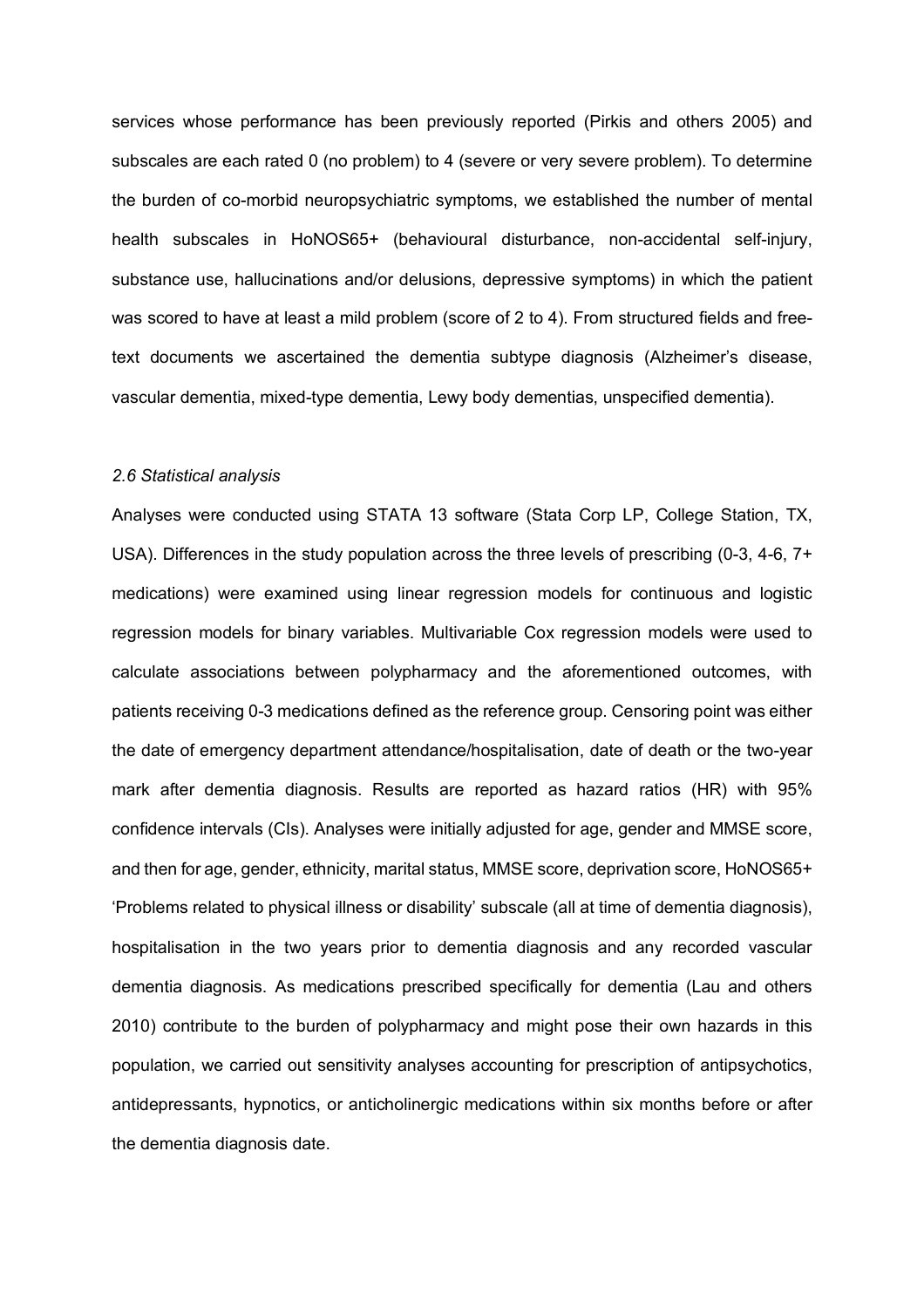#### **3. Results**

We identified 6,253 patients diagnosed with dementia in SLaM outpatient services within the observation period. After excluding 413 (6.6%) patients who were under the age of 65 at the time of dementia diagnosis, 909 (14.5%) without recorded MMSE score and 262 (4.2%) lacking information on physical health, the sample consisted of 4,668 patients.

Of these, 64.2% were female and 18.2% from a minority ethnic group. Mean age at dementia diagnosis was 81.7 (SD ±6.9) years. Mean MMSE score was in the mild to moderate dementia range (18.4  $\pm$  6.3). In the entire sample, median number of medications prescribed was 3 (range: 0-24).

Patient characteristics according to medication use are presented in Table 1. Participants using 7 or more medications were younger, more likely to be male and from a minority ethnic group; moreover, they resided in more deprived neighbourhoods, had more neuropsychiatric problems and worse physical health, mirrored in a higher physical illness HoNOS65+ score and a higher likelihood of hospitalisation in the previous two years. Diagnoses of vascular or mixed-type dementia, as well as Lewy body dementias, were associated with higher levels of polypharmacy.

Across the entire sample, 2,828 (60.6%) participants attended an emergency department in the follow-up period of two years after dementia diagnosis, 3,105 (66.5%) had at least one hospitalisation, 2,718 (58.2%) at least one unplanned admission and 1,142 (24.5%) died. Associations between medication use and these outcomes are presented in Table 2. Taking those using up to three medications as a reference group, patients prescribed 4-6 and  $\geq 7$ agents showed progressively increased risks of hospitalisation, emergency department attendance and mortality over the two-year follow-up. The age-, gender- and MMSE-adjusted hazard ratios lay between 1.21 to 1.37 for patients prescribed 4-6 medications and between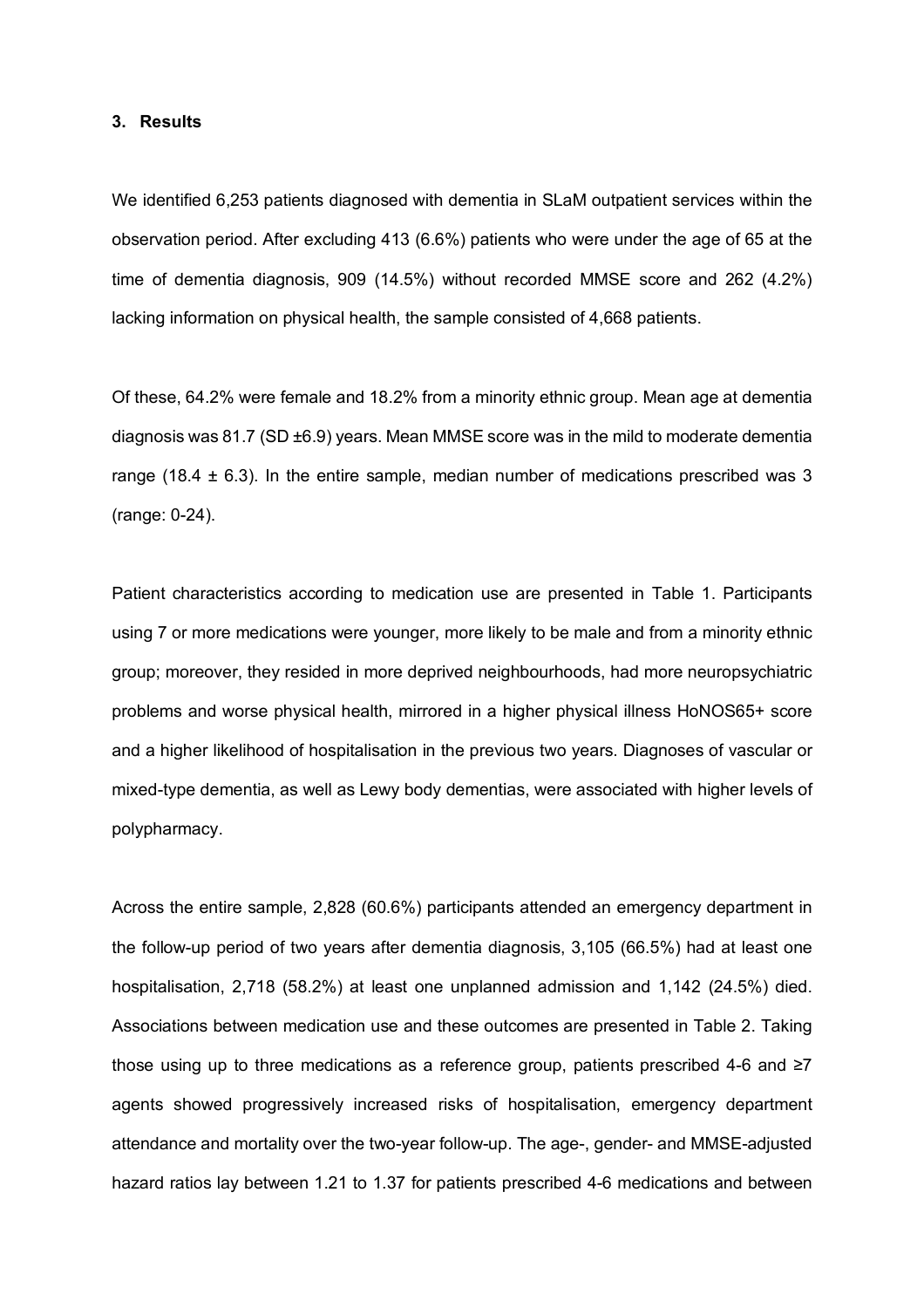1.54 to 1.63 for patients prescribed 7 or more medications for these negative health outcomes, and remained statistically significant and relatively strong after adjustment for a broad range of potential confounders including physical illness severity scores and hospitalisations prior to the dementia diagnosis. Figure 1 shows Kaplan-Meier curves comparing time to first hospitalisation between the exposure groups. On further analysis applying the count of medications as an ordinal variable, each additional drug at baseline increased the risk of emergency department attendance and death within two years (each by 5%) and any and unplanned hospitalisation (by 3%). Sensitivity analyses accounting for potentially hazardous medications (see Supplementary Table 1) as co-variates, did not affect risks for the four outcomes substantially. Compared to those taking 0-3 medications, patients taking 4-6 medications were more frequently admitted due to pneumonia and other lower respiratory tract infections and this was also significantly more often recorded as cause of death in this group (p=0.034). Patients taking 7 or more medications were more frequently admitted due to ischaemic heart disease. Frequency of other common causes of hospitalisation, including hip fractures and head injuries, and mortality didn't differ between groups (see Supplementary Tables 1 & 2).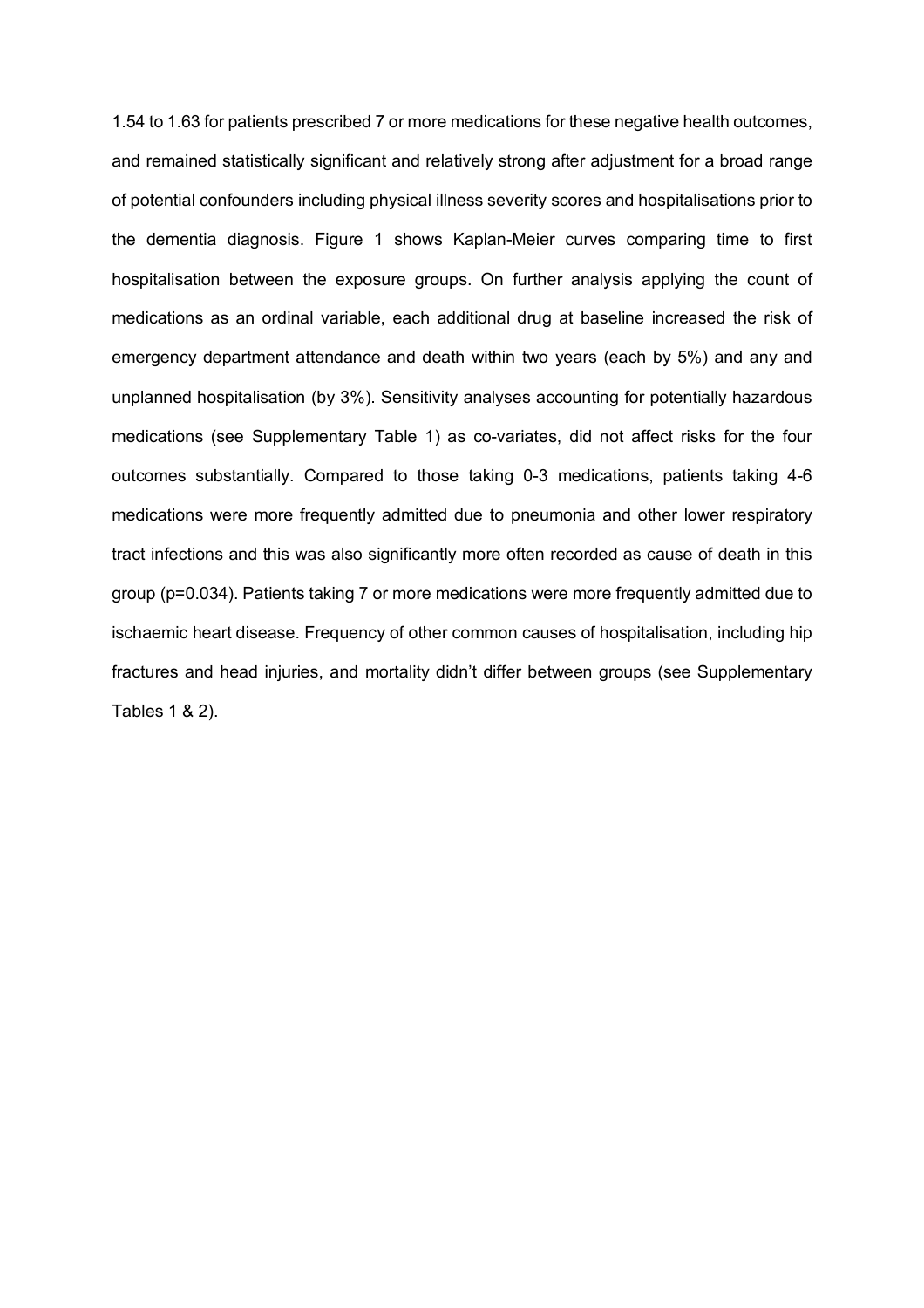|                                                                                 | 0-3 medications     | 4-6 medications     | $\geq$ 7 medications | $P1$ (4-6 vs 0-3) | $P^1$ ( $\geq$ 7 vs 0-3) |
|---------------------------------------------------------------------------------|---------------------|---------------------|----------------------|-------------------|--------------------------|
|                                                                                 | $(n=2,801; 60.0\%)$ | $(n=1, 128; 24.2%)$ | (n=739; 15.8%)       |                   |                          |
| Socio-demographics <sup>2</sup>                                                 |                     |                     |                      |                   |                          |
| Age (years, mean, SD)                                                           | 81.8(6.9)           | 82.0(6.8)           | 81.2(6.7)            | 0.347             | 0.034                    |
| Female (%)                                                                      | 64.8%               | 64.8%               | 60.8%                | 0.985             | 0.040                    |
| Non-White Ethnicity (%)                                                         | 17.6%               | 17.9%               | 21.0%                | 0.500             | < 0.001                  |
| Married or cohabiting (%)                                                       | 34.9%               | 36.9%               | 32.4%                | 0.580             | 0.220                    |
| Deprivation score (mean, SD)                                                    | 26.4 (11.3)         | 26.9(11.2)          | 28.7 (10.4)          | 0.178             | < 0.001                  |
| MMSE score (mean, SD)                                                           | 18.7(6.3)           | 18.1(6.3)           | 18.1(6.5)            | 0.008             | 0.020                    |
| Physical illness or disability <sup>3</sup>                                     |                     |                     |                      |                   |                          |
| 0-1 (no or minor problem)                                                       | 57.9%               | 47.9%               | 35.3%                | < 0.001           | < 0.001                  |
| 2 (mild problem)                                                                | 21.5%               | 25.8%               | 31.8%                | 0.004             | < 0.001                  |
| 3-4 (moderately severe to very severe problem)                                  | 20.6%               | 26.3%               | 32.9%                | < 0.001           | < 0.001                  |
| Co-morbid non-cognitive mental health problems <sup>4</sup>                     |                     |                     |                      |                   |                          |
| No additional mental health problems                                            | 70.8%               | 59.4%               | 44.2%                | < 0.001           | < 0.001                  |
| One additional mental health problems                                           | 21.6%               | 28.8%               | 35.3%                | < 0.001           | < 0.001                  |
| Two or more additional mental health problems                                   | 7.6%                | 11.8%               | 20.5%                | < 0.001           | < 0.001                  |
| Hospitalisation <sup>5</sup>                                                    |                     |                     |                      |                   |                          |
| Any (planned and unplanned) hospitalisation                                     | 51.5%               | 58.5%               | 72.5%                | < 0.001           | < 0.001                  |
| Unplanned hospitalisation                                                       | 39.3%               | 48.2%               | 65.0%                | < 0.001           | < 0.001                  |
| Dementia subtype                                                                |                     |                     |                      |                   |                          |
| Alzheimer's disease                                                             | 44.2%               | 36.0%               | 24.6%                | < 0.001           | < 0.001                  |
| Vascular dementia                                                               | 17.9%               | 25.4%               | 30.0%                | < 0.001           | < 0.001                  |
| Mixed-type dementia (including Alzheimer's disease and Vascular dementia)       | 22.5%               | 25.4%               | 29.%                 | 0.052             | < 0.001                  |
| Lewy body dementias (Dementia with Lewy bodies or Parkinson's disease dementia) | 2.1%                | 4.2%                | 7.0%                 | < 0.001           | < 0.001                  |
| Unspecified dementia                                                            | 11.7%               | 7.5%                | 6.1%                 | < 0.001           | < 0.001                  |

# **Table 1: Characteristics of patients with dementia classified according to medication usage**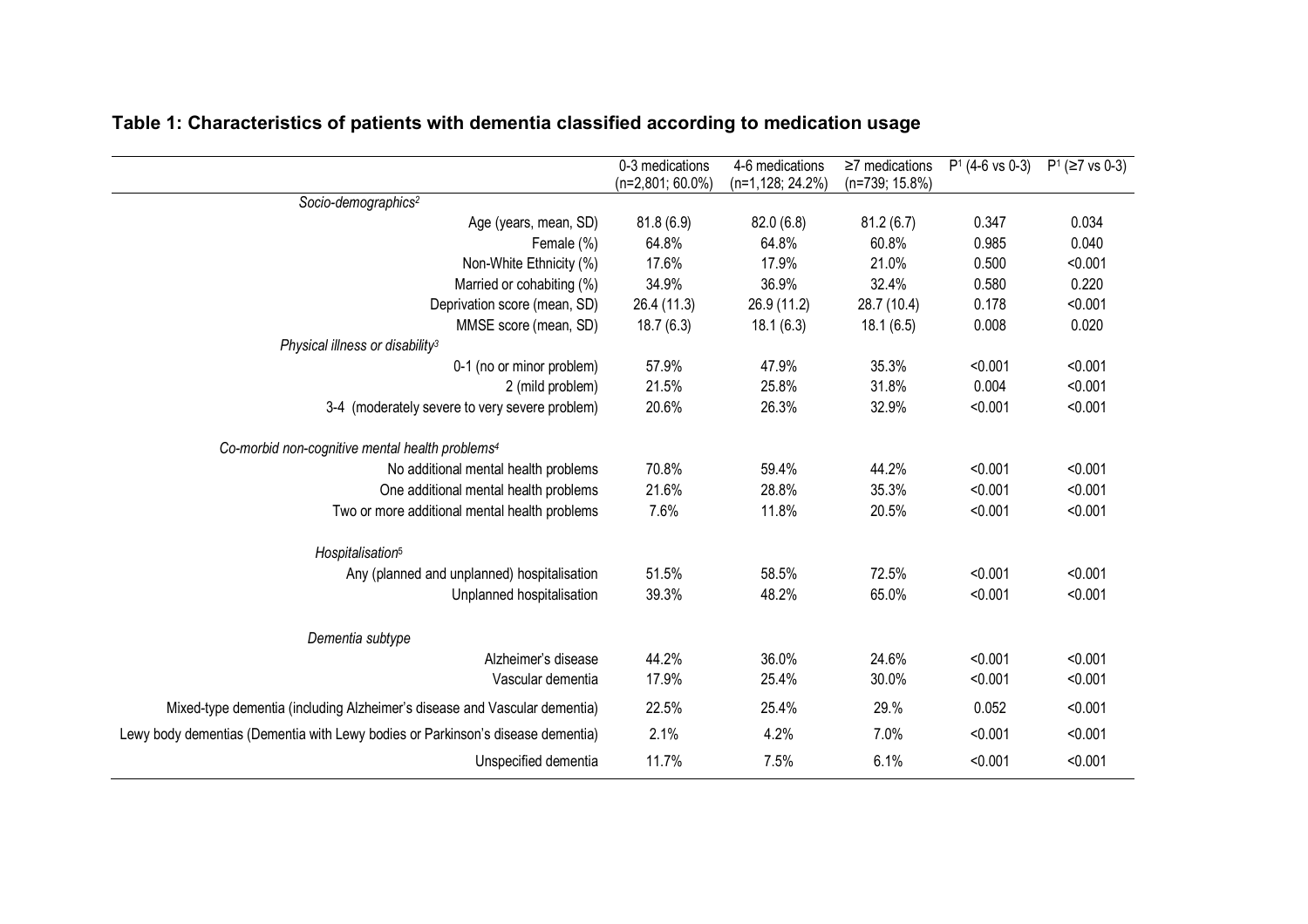$1$  using linear regression for continuous and logistic regression for ordinal variables

 $2$  at the time of dementia diagnosis

 $3$  ascertained via HoNOS65+ 'Problems related to physical illness or disability' subscale

<sup>4</sup> Number of HoNOS65+ subscales with score of 2 or more (behavioural disturbance, non-accidental self-injury, substance use, hallucinations and/or delusions, depressive symptoms)

<sup>5</sup> hospitalisations in the 2 years prior to dementia diagnosis from Hospital Episode Statistics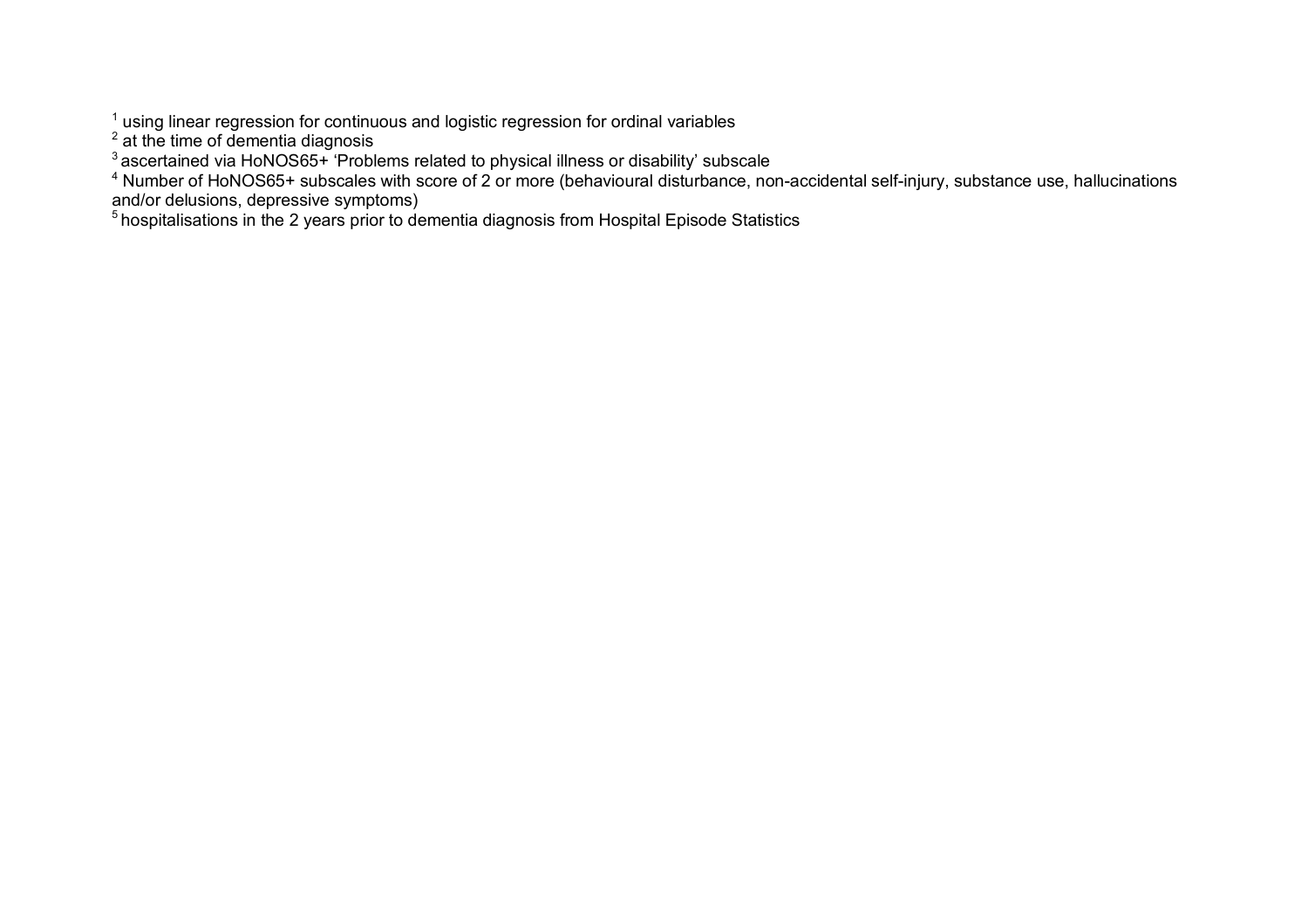# **Table 2: Adjusted hazard ratios for categories of medication use and outcomes using multivariable cox regression in patients with dementia**

|              | Emergency department attendance |               |                      | Hospitalisation |                     |                      | Unplanned hospitalisation |                     |                     | Mortality  |                     |                     |
|--------------|---------------------------------|---------------|----------------------|-----------------|---------------------|----------------------|---------------------------|---------------------|---------------------|------------|---------------------|---------------------|
|              | Cumulative                      | Age &         | <b>Fully</b>         | Cumulative      | Age &               | Fully                | Cumulative                | Age &               | Fully               | Cumulative | Age &               | Fully               |
|              | incidence                       | gender,       | adjusted             | incidence       | gender,             | adjusted             | incidence                 | gender,             | adjusted            | incidence  | gender              | adjusted            |
|              | (%)                             | <b>MMSE</b>   | HR <sup>±</sup> (95% | $(\%)$          | <b>MMSE</b>         | HR <sup>±</sup> (95% | $(\%)$                    | <b>MMSE</b>         | $HR = (95%$         | (%)        | adjusted            | $HR = (95%$         |
|              |                                 | adjusted      | Cl                   |                 | adjusted            | CI                   |                           | adjusted            | CI)                 |            | HR (95%             | CI)                 |
|              |                                 | HR (95%       |                      |                 | HR (95%             |                      |                           | HR (95%             |                     |            | CI                  |                     |
|              |                                 | CI)           |                      |                 | CI)                 |                      |                           | CI)                 |                     |            |                     |                     |
| $0 - 3$      | 57.1%                           |               |                      | 63.0%           |                     |                      | 54.6%                     |                     |                     | 21.2%      |                     |                     |
| medications  |                                 | [reference]   | [reference]          |                 | [reference]         | [reference]          |                           | [reference]         | [reference]         |            | [reference]         | [reference]         |
| 4-6          | 64.6%                           | $1.27(1.16 -$ | 1.20 (1.09-          | 69.2%           | $1.21(1.11-$        | $1.12(1.02 -$        | 61.4%                     | $1.21(1.11-$        | $1.12(1.02 -$       | 28.2%      | $1.37(1.20 -$       | $1.29(1.11-$        |
| medications  |                                 | 1.39)*        | $1.31$ <sup>*</sup>  |                 | $1.32$ <sup>*</sup> | $1.22$ <sup>#</sup>  |                           | $1.33$ <sup>*</sup> | $1.23$ <sup>#</sup> |            | $(1.57)^*$          | $1.49$ <sup>*</sup> |
| $\geq 7$     | 67.5%                           | $1.54(1.39 -$ | $1.35(1.21 -$        | 75.9%           | $1.63(1.48-$        | $1.32(1.19 -$        | 67.1%                     | 1.56 (1.41-         | $1.25(1.11-$        | 31.1%      | $1.61(1.38 -$       | $1.39(1.17 -$       |
| medications  |                                 | 1.71)*        | $1.51$ <sup>*</sup>  |                 | $1.79$ <sup>*</sup> | $(1.47)^*$           |                           | $1.72$ <sup>*</sup> | $1.40$ <sup>*</sup> |            | 1.87)*              | 1.66)               |
| <b>Risk</b>  |                                 | $1.06(1.05 -$ | $1.05(1.03 -$        |                 | 1.06 (1.04-         | $1.03(1.02 -$        |                           | 1.05 (1.04-         | $1.03(1.02 -$       |            | $1.06(1.05 -$       | $1.05(1.03 -$       |
| increase per |                                 | 1.07)*        | $1.06$ <sup>*</sup>  |                 | $(1.07)^*$          | $1.04$ <sup>*</sup>  |                           | $(1.07)^*$          | $1.04$ <sup>*</sup> |            | $1.08$ <sup>*</sup> | $(1.07)^*$          |
| additional   |                                 |               |                      |                 |                     |                      |                           |                     |                     |            |                     |                     |
| medication   |                                 |               |                      |                 |                     |                      |                           |                     |                     |            |                     |                     |

\* p<0.01

# p<0.05

± Fully adjusted model included as covariates: age, gender, ethnicity, marital status, MMSE score, deprivation score, HoNOS65+ physical illness problem score, number of co-morbid non-cognitive mental health problems (all at time of dementia diagnosis); if hospitalised in two years prior to dementia diagnosis; dementia subtype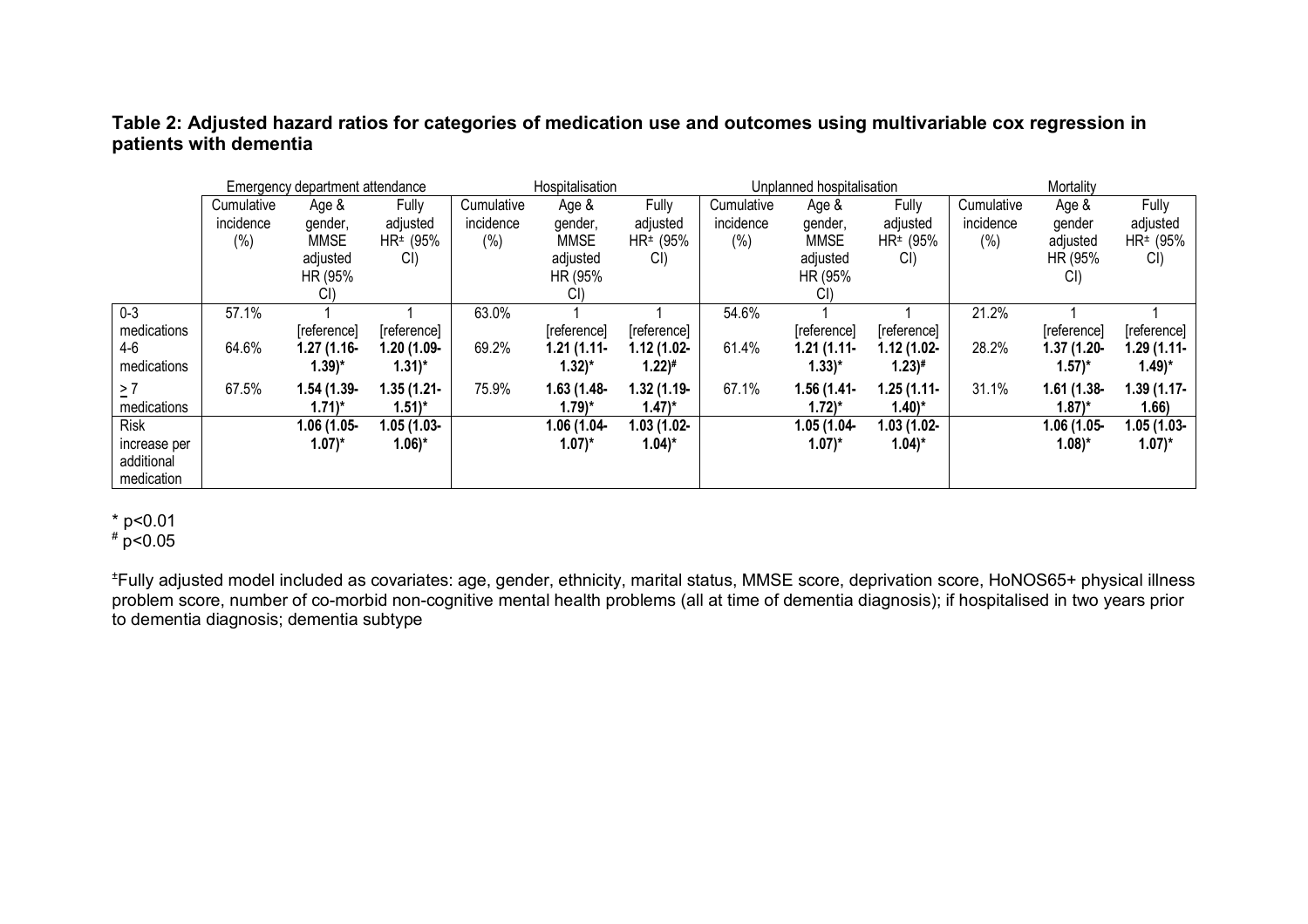**Figure 1:** Kaplan-Meier curves displaying time to first hospitalisation after dementia diagnosis by number of medications prescribed

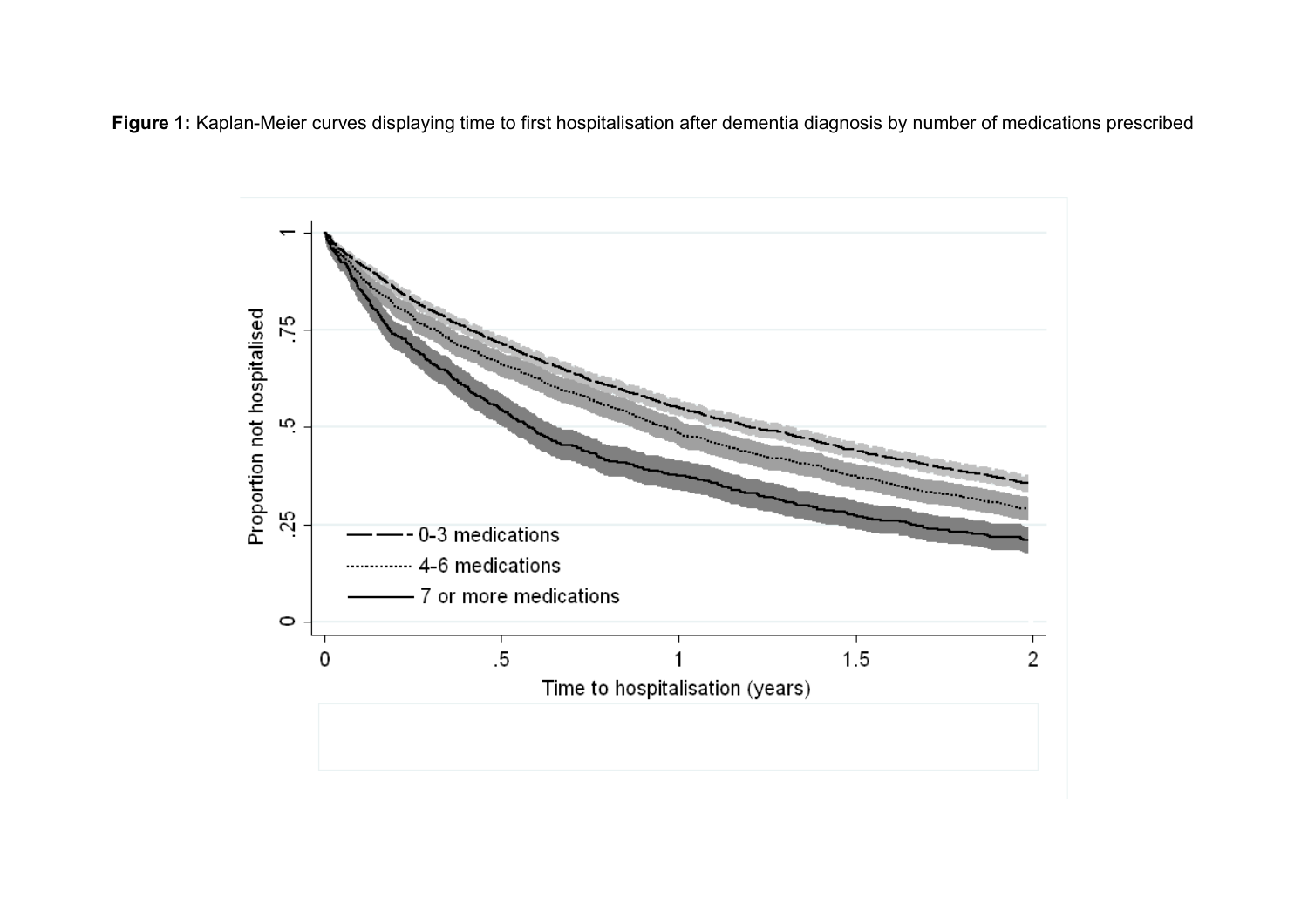#### **4. Discussion**

In this study of more than 4,000 patients diagnosed in a specialist dementia care and assessment provider we demonstrated that polypharmacy is associated with an increased risk of emergency department attendance, and both any and unplanned hospitalisation, as well as mortality over a two-year follow-up period. We further demonstrated a dose-response relationship between number of medications prescribed and negative outcomes in all four outcomes.

Hospitalisation is a common and unwanted event for people with dementia (Rao and others 2016) and may increase the risk of delirium, functional decline and death itself (Mathews and others 2014). Thus, understanding potentially modifiable factors for hospitalisation is essential. However, little is known about polypharmacy and hospitalisation in dementia (Russ and others 2015). To our knowledge, previous studies have been almost entirely restricted to community samples of unselected older populations. In an elderly all male community-dwelling population, Beer and colleagues (Beer and others 2011) found a 4% increased risk of hospitalisation per additional medication prescribed. In a smaller study, with less rigorous adjustment for chronic illness, Jensen and colleagues (Jensen and others 2001) found 3.8 times increased odds for hospitalisation in older community-dwelling Medicare beneficiaries using three or more medications. In residential settings, an Italian study (Cherubini and others 2012) of 1,466 nursing home residents, of whom 70% suffered from cognitive impairment, reported that polypharmacy (defined as the concurrent use of 5 or more medications) was associated with hospitalisation in a mixed-effects logistic regression model adjusted for comorbidity (effect size: 0.54; p<0.01). Similarly, an Australian long-term care study (Lalic and others 2016) demonstrated an increased risk of hospitalisation in relation to being prescribed 9 or more medications (hazard ratio 1.84; p<0.01). Thus, our data expand the previous literature to dementia populations and confirms that the higher hospitalisation risk described in general older populations is also applicable in people with dementia. Further, our study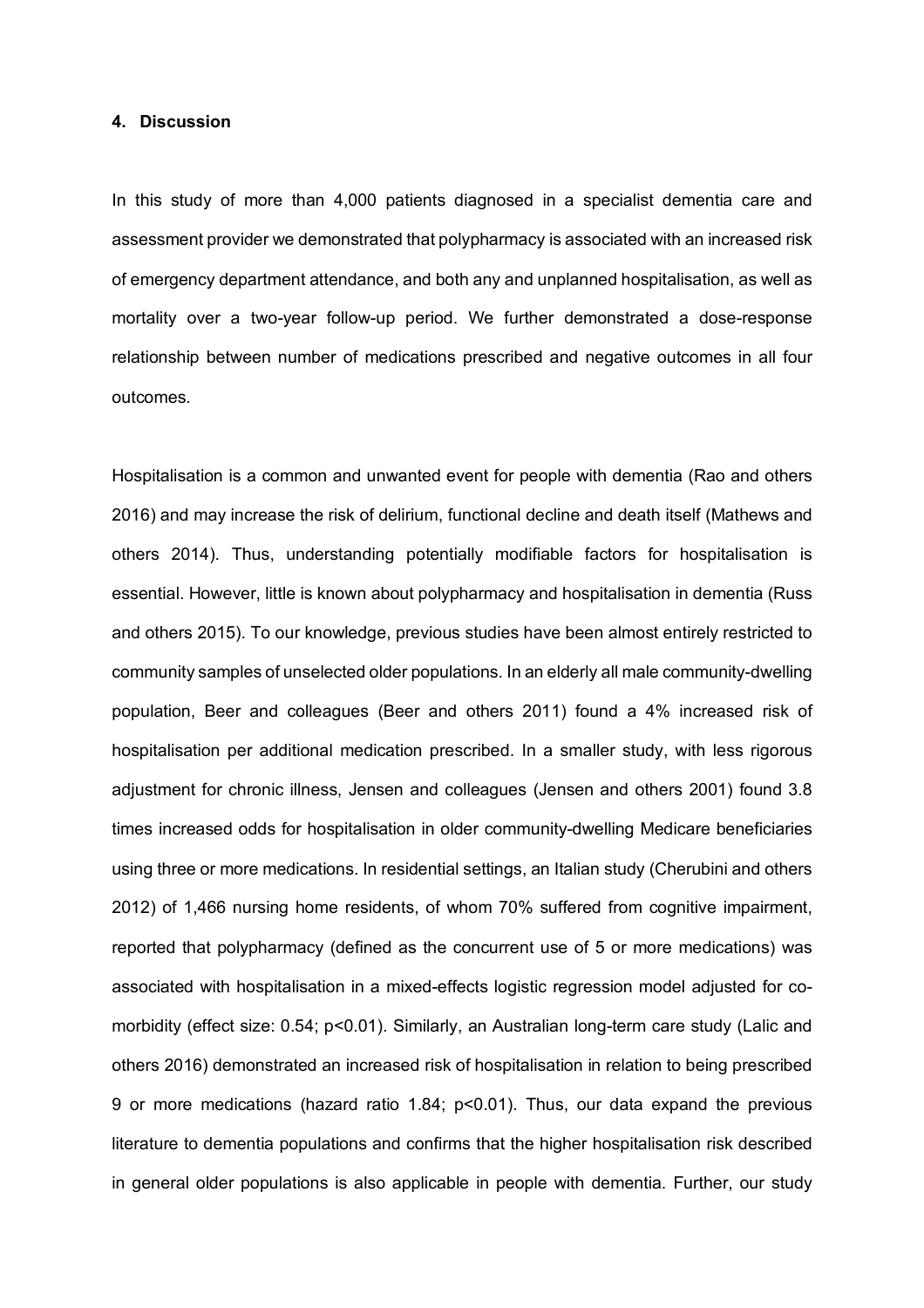shows that polypharmacy is associated with an increased risk of emergency department attendance, which is inherently related to hospitalisation.

Mortality is the only outcome which has been previously evaluated in dementia in relation to polypharmacy. The SHELTER care home study found that excessive polypharmacy, defined as being prescribed 10 or more medications, was associated with at 119% increased risk of death in those with limited life expectancy (Onder and others 2013). Although important, the SHELTER study (Onder and others 2013) has some limitations, such as only including participants from nursing homes and including a relatively small sample size (only 822 residents). Studies on polypharmacy-related mortality in community-dwelling older adults have only been carried out in unselected general populations. Two studies (Beer and others 2011; Gnjidic and others 2012), which had good adjustment for chronic illness (Fried and others 2014), found the risk of death increased by 4% - 9% for each additional medication prescribed. Defining polypharmacy as the concomitant prescription of 5 or more medications, Richardson and colleagues (Richardson and others 2011) found a 42% increased risk of twoyear mortality for men and 30% for women. Although we cannot distinguish between community-dwelling and institutionalised participants, our study is the first to examine mortality in relation to polypharmacy in a wider group of dementia patients from both settings and better representativeness of the source population.

Several factors could explain why polypharmacy is linked to higher risk of adverse health outcomes in dementia populations. Possible mediators of this interaction are adverse drug events which are associated with polypharmacy (Bourgeois and others 2010), preventable medication related hospitalisation in older people (Leendertse and others 2008) and mortality (Pardo Cabello and others 2016). Further, the link between polypharmacy and inappropriate prescribing is well established (Guthrie and others 2011), which has in turn been implicated in higher hospitalisation risk (Hamilton and others 2011). Specifically, in dementia antipsychotics and antidepressants have been associated with increased risk of mortality (Corbett and others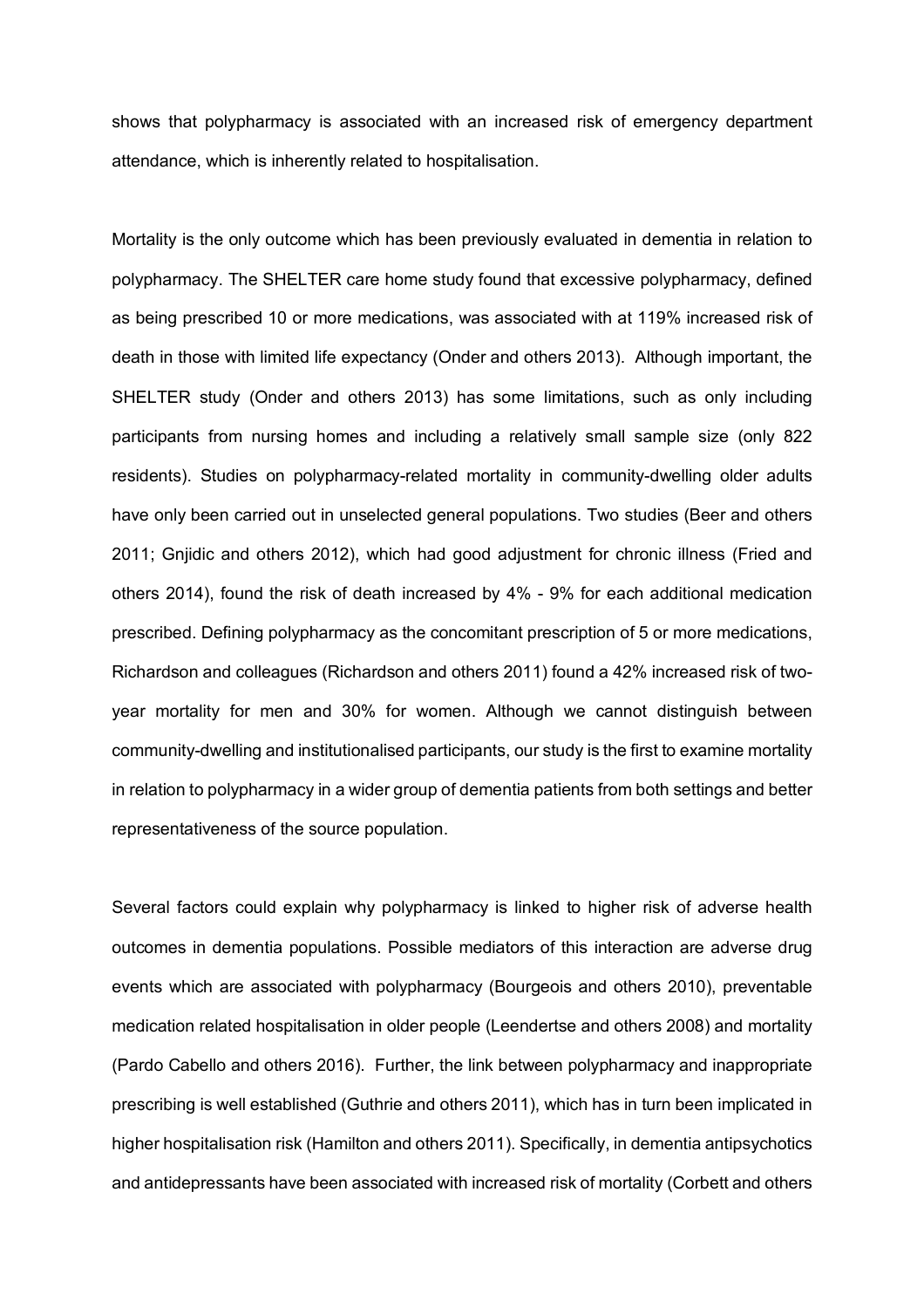2014; Mueller and others 2017). In our study, risk of hospitalisation and mortality remained significantly related to polypharmacy after accounting for potentially hazardous medications (see Supplementary Table 1), indicating that other potentially inappropriate medications or polypharmacy itself remain independent risk factors. Few significant differences were detected in reasons for hospitalisation and mortality in this study, indicating that polypharmacy might exert its primary effect by hastening the occurrence of these outcomes.

Strengths of the current study include the broad range of data available for our large sample. This allowed adjustment for a number of confounders, including cognitive and deprivation scores, a physical illness problem score and previous hospitalisation as a measure of multimorbidity, vascular disease, psychotropic and anticholinergic medication.

Our study has a number of limitations. First, while data from a specialist dementia assessment and care provider ensures an expert diagnosis, we cannot rule out under-recording of physical health medications. This would however imply that patients in our 0-3 medications references group are potentially taking more medication and we are underestimating the hazards of polypharmacy. Second, the software ascertained prescribed medication in a 6-month window around dementia diagnosis, which means that that medications prescribed as a consequence of the dementia diagnosis or an early hospitalisation would be captured. Nevertheless, those dementia-specific medications do also contribute to the polypharmacy burden. Third, multimorbidity was captured through recoding of hospitalisation prior to dementia diagnosis and the HoNOS65+ physical illness subscale. Despite being a widely used routine measure of clinical outcome in mental health and dementia services in the UK (Pirkis and others 2005), the scale is relatively brief without details on the specific long-term conditions determining its score. Finally, in observational studies there always remains the possibility of residual unmeasured confounders which may affect outcomes, although we have adjusted for wide range of social, pharmacoepidemiological and mental and physical health factors.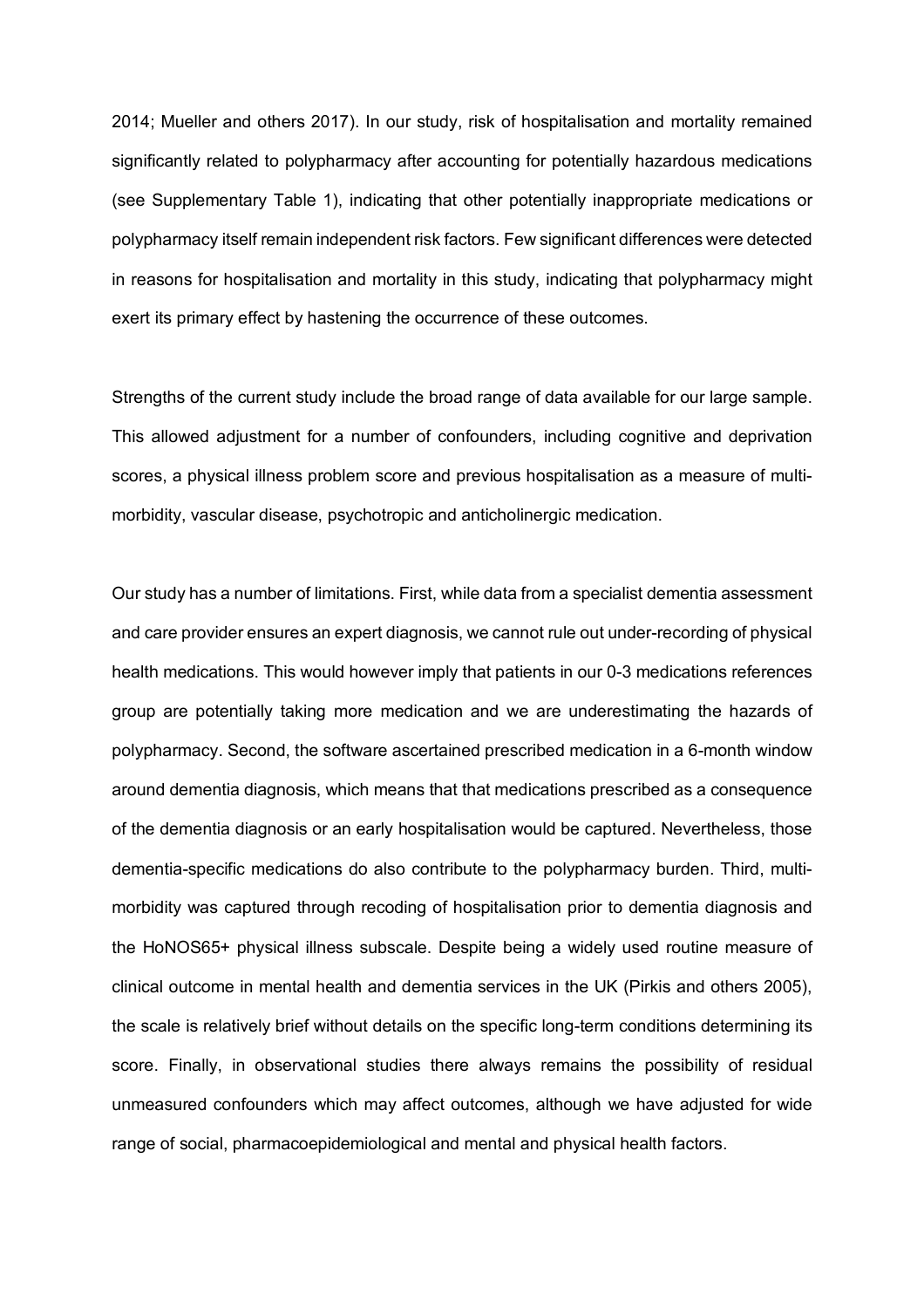#### **4.1 Conclusions**

Polypharmacy at the time of dementia diagnosis is associated with an at least 20% increased risk of emergency department attendance, at least 12% increased risk of any or unplanned hospitalisation and least 29% increased risk of early mortality. Given that almost 50 million people have dementia world-wide, with an expected increase of close to 10 million cases every year (Prince and others 2013), and growing levels of polypharmacy reported (Qato and others 2016), these relatively small, but consistent, increased risks may have considerable public health and healthcare delivery consequences. Future analyses could explore this association in more detail using inappropriate prescribing criteria (e.g. Beers (By the American Geriatrics Society Beers Criteria Update Expert 2015) or STOPP (O'Mahony and others 2015) criteria) or assess the wanted and unwanted effects of medications on certain receptor groups (e.g. using the Anticholinergic Effect on Cognition (AEC) scale (Bishara and others 2017)). The 'Medication Appropriateness Tool for Comorbid Health conditions during Dementia' (MATCH-D) developed by Page and colleagues using the Delphi technique [12] advocates an individualised treatment approach, giving guidance on treatment goals and use of preventative medications according to dementia severity stage, as well as on symptomatic, psychotropic and antidementia medications. If such a tool enables reduction of polypharmacy, the related hazards described in this analysis, and ultimately improves outcomes, requires further evaluation.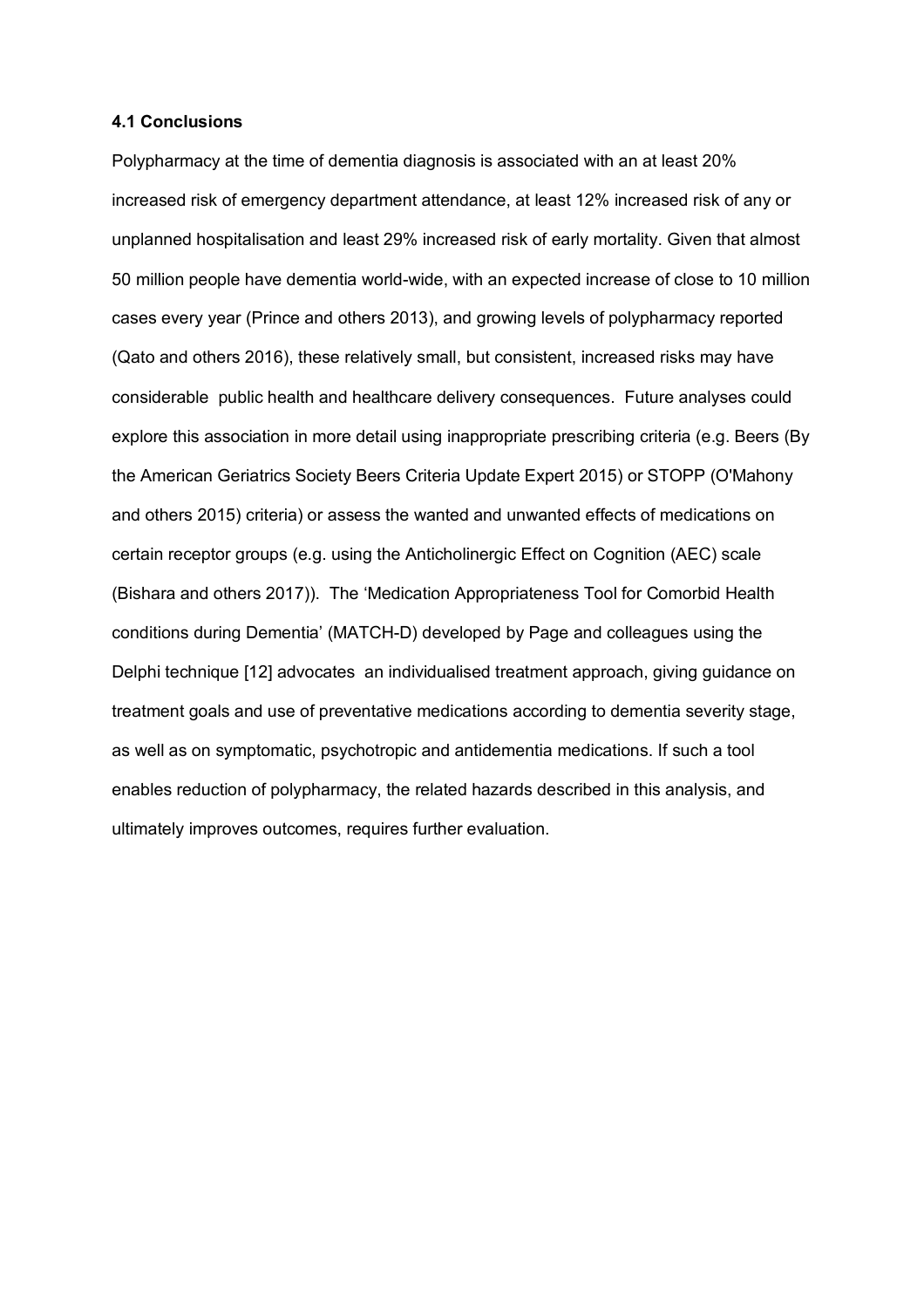# **References:**

- Andersen, F.; Viitanen, M.; Halvorsen, D.S.; Straume, B.; Engstad, T.A. Co-morbidity and drug treatment in Alzheimer's disease. A cross sectional study of participants in the dementia study in northern Norway. BMC Geriatr. 11:58; 2011
- Beer, C.; Hyde, Z.; Almeida, O.P.; Norman, P.; Hankey, G.J.; Yeap, B.B.; Flicker, L. Quality use of medicines and health outcomes among a cohort of community dwelling older men: an observational study. Br J Clin Pharmacol. 71:592-599; 2011
- Bishara, D.; Harwood, D.; Sauer, J.; Taylor, D.M. Anticholinergic effect on cognition (AEC) of drugs commonly used in older people. Int J Geriatr Psychiatry. 32:650-656; 2017
- Bourgeois, F.T.; Shannon, M.W.; Valim, C.; Mandl, K.D. Adverse drug events in the outpatient setting: an 11-year national analysis. Pharmacoepidemiol Drug Saf. 19:901-910; 2010
- Brauner, D.J.; Muir, J.C.; Sachs, G.A. Treating nondementia illnesses in patients with dementia. JAMA. 283:3230-3235; 2000
- Burns, A.; Beevor, A.; Lelliott, P.; Wing, J.; Blakey, A.; Orrell, M.; Mulinga, J.; Hadden, S. Health of the Nation Outcome Scales for elderly people (HoNOS 65+). Br J Psychiatry. 174:424-427; 1999
- By the American Geriatrics Society Beers Criteria Update Expert, P. American Geriatrics Society 2015 Updated Beers Criteria for Potentially Inappropriate Medication Use in Older Adults. J Am Geriatr Soc. 63:2227-2246; 2015
- Cherubini, A.; Eusebi, P.; Dell'Aquila, G.; Landi, F.; Gasperini, B.; Bacuccoli, R.; Menculini, G.; Bernabei, R.; Lattanzio, F.; Ruggiero, C. Predictors of hospitalization in Italian nursing home residents: the U.L.I.S.S.E. project. J Am Med Dir Assoc. 13:84 e85-10; 2012
- Clague, F.; Mercer, S.W.; McLean, G.; Reynish, E.; Guthrie, B. Comorbidity and polypharmacy in people with dementia: insights from a large, population-based cross-sectional analysis of primary care data. Age Ageing; 2016
- Corbett, A.; Burns, A.; Ballard, C. Don't use antipsychotics routinely to treat agitation and aggression in people with dementia. BMJ. 349:g6420; 2014
- Cunningham, H. GATE, a general architecture for text engineering. Comput Hum. 36:223- 254; 2002
- Duerden M, A.T., Payne R. . Polypharmacy and medicines optimisation. Making it safe and sound. . London: The King's Fund; 2013
- Fincke, B.G.; Miller, D.R.; Spiro, A., 3rd. The interaction of patient perception of overmedication with drug compliance and side effects. J Gen Intern Med. 13:182- 185; 1998
- Folstein, M.F.; Folstein, S.E.; McHugh, P.R. "Mini-mental state". A practical method for grading the cognitive state of patients for the clinician. J Psychiatr Res. 12:189-198; 1975
- Fried, T.R.; O'Leary, J.; Towle, V.; Goldstein, M.K.; Trentalange, M.; Martin, D.K. Health outcomes associated with polypharmacy in community-dwelling older adults: a systematic review. J Am Geriatr Soc. 62:2261-2272; 2014
- Gnjidic, D.; Hilmer, S.N.; Blyth, F.M.; Naganathan, V.; Waite, L.; Seibel, M.J.; McLachlan, A.J.; Cumming, R.G.; Handelsman, D.J.; Le Couteur, D.G. Polypharmacy cutoff and outcomes: five or more medicines were used to identify community-dwelling older men at risk of different adverse outcomes. J Clin Epidemiol. 65:989-995; 2012
- Guthrie, B.; McCowan, C.; Davey, P.; Simpson, C.R.; Dreischulte, T.; Barnett, K. High risk prescribing in primary care patients particularly vulnerable to adverse drug events: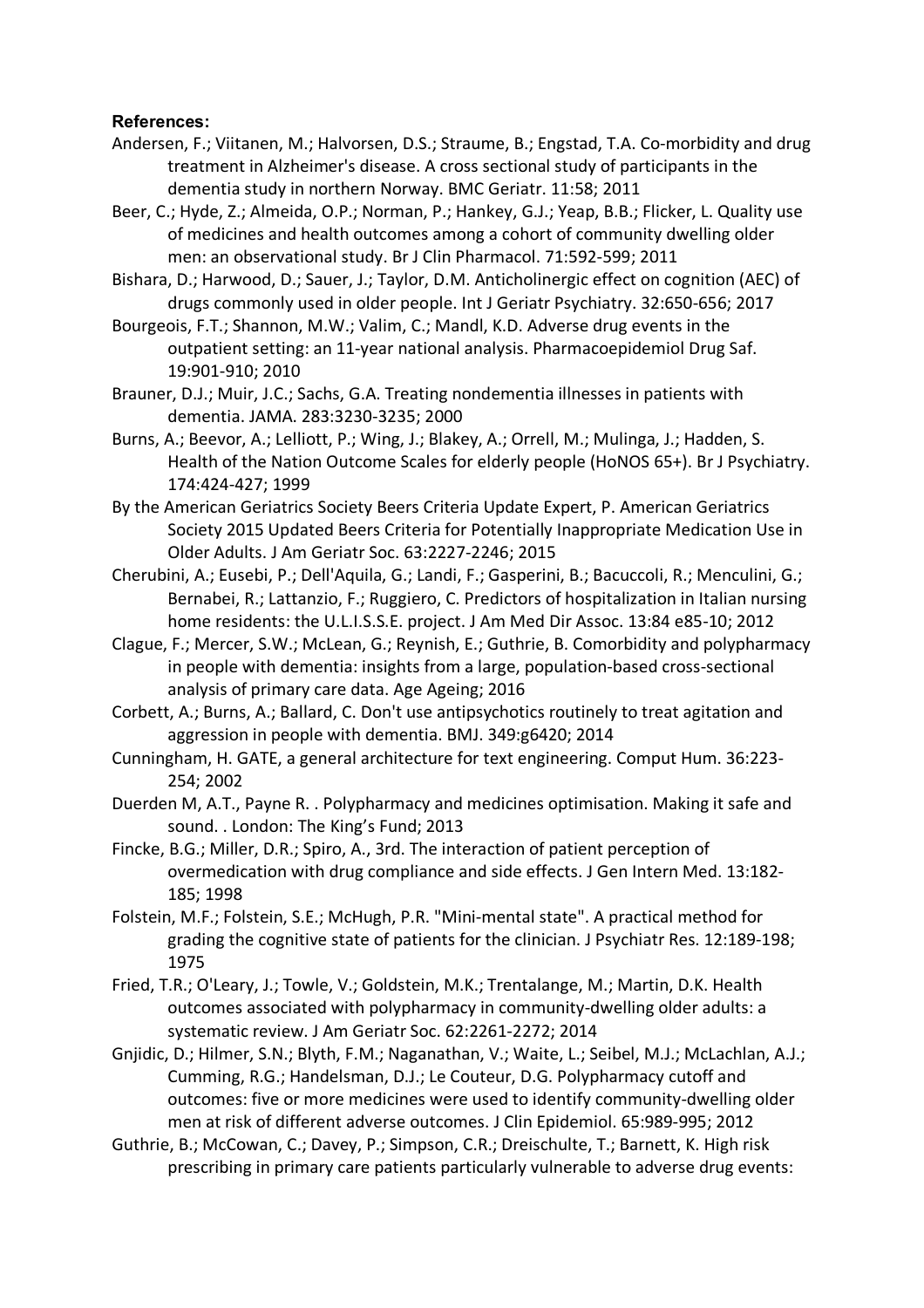cross sectional population database analysis in Scottish general practice. BMJ. 342:d3514; 2011

- Hamilton, H.; Gallagher, P.; Ryan, C.; Byrne, S.; O'Mahony, D. Potentially inappropriate medications defined by STOPP criteria and the risk of adverse drug events in older hospitalized patients. Arch Intern Med. 171:1013-1019; 2011
- Jensen, G.L.; Friedmann, J.M.; Coleman, C.D.; Smiciklas-Wright, H. Screening for hospitalization and nutritional risks among community-dwelling older persons. Am J Clin Nutr. 74:201-205; 2001
- Lalic, S.; Sluggett, J.K.; Ilomaki, J.; Wimmer, B.C.; Tan, E.C.; Robson, L.; Emery, T.; Bell, J.S. Polypharmacy and Medication Regimen Complexity as Risk Factors for Hospitalization Among Residents of Long-Term Care Facilities: A Prospective Cohort Study. J Am Med Dir Assoc. 17:1067 e1061-1067 e1066; 2016
- Lau, D.T.; Mercaldo, N.D.; Harris, A.T.; Trittschuh, E.; Shega, J.; Weintraub, S. Polypharmacy and potentially inappropriate medication use among community-dwelling elders with dementia. Alzheimer Dis Assoc Disord. 24:56-63; 2010
- Leendertse, A.J.; Egberts, A.C.; Stoker, L.J.; van den Bemt, P.M.; Group, H.S. Frequency of and risk factors for preventable medication-related hospital admissions in the Netherlands. Arch Intern Med. 168:1890-1896; 2008
- Mathews, S.B.; Arnold, S.E.; Epperson, C.N. Hospitalization and cognitive decline: Can the nature of the relationship be deciphered? Am J Geriatr Psychiatry. 22:465-480; 2014
- Mueller, C.; Huntley, J.; Stubbs, B.; Sommerlad, A.; Carvalho, A.F.; Perera, G.; Stewart, R.; Veronese, N. Associations of Neuropsychiatric Symptoms and Antidepressant Prescription with Survival in Alzheimer's Disease. J Am Med Dir Assoc. 18:1076-1081; 2017
- NHS Digital. Hospital Episode Statistics (HES)
- Noble, M.; McLennan, D.; Wilkinson, K.; Whitworth, A.; Exley, S.; Barnes, H.; Dibben, C.; McLennan, D. The English indices of deprivation 2007. 2007
- O'Mahony, D.; O'Sullivan, D.; Byrne, S.; O'Connor, M.N.; Ryan, C.; Gallagher, P. STOPP/START criteria for potentially inappropriate prescribing in older people: version 2. Age Ageing. 44:213-218; 2015
- Onder, G.; Lattanzio, F.; Battaglia, M.; Cerullo, F.; Sportiello, R.; Bernabei, R.; Landi, F. The risk of adverse drug reactions in older patients: beyond drug metabolism. Curr Drug Metab. 12:647-651; 2011
- Onder, G.; Liperoti, R.; Foebel, A.; Fialova, D.; Topinkova, E.; van der Roest, H.G.; Gindin, J.; Cruz-Jentoft, A.J.; Fini, M.; Gambassi, G.; Bernabei, R.; project, S. Polypharmacy and mortality among nursing home residents with advanced cognitive impairment: results from the SHELTER study. J Am Med Dir Assoc. 14:450 e457-412; 2013
- Page, A.T.; Potter, K.; Clifford, R.; McLachlan, A.J.; Etherton-Beer, C. Medication appropriateness tool for co-morbid health conditions in dementia: consensus recommendations from a multidisciplinary expert panel. Intern Med J. 46:1189- 1197; 2016
- Pardo Cabello, A.J.; Del Pozo Gavilan, E.; Gomez Jimenez, F.J.; Mota Rodriguez, C.; Luna Del Castillo Jde, D.; Puche Canas, E. Drug-related mortality among inpatients: a retrospective observational study. Eur J Clin Pharmacol. 72:731-736; 2016
- Parsons, C. Polypharmacy and inappropriate medication use in patients with dementia: an underresearched problem. Ther Adv Drug Saf. 8:31-46; 2017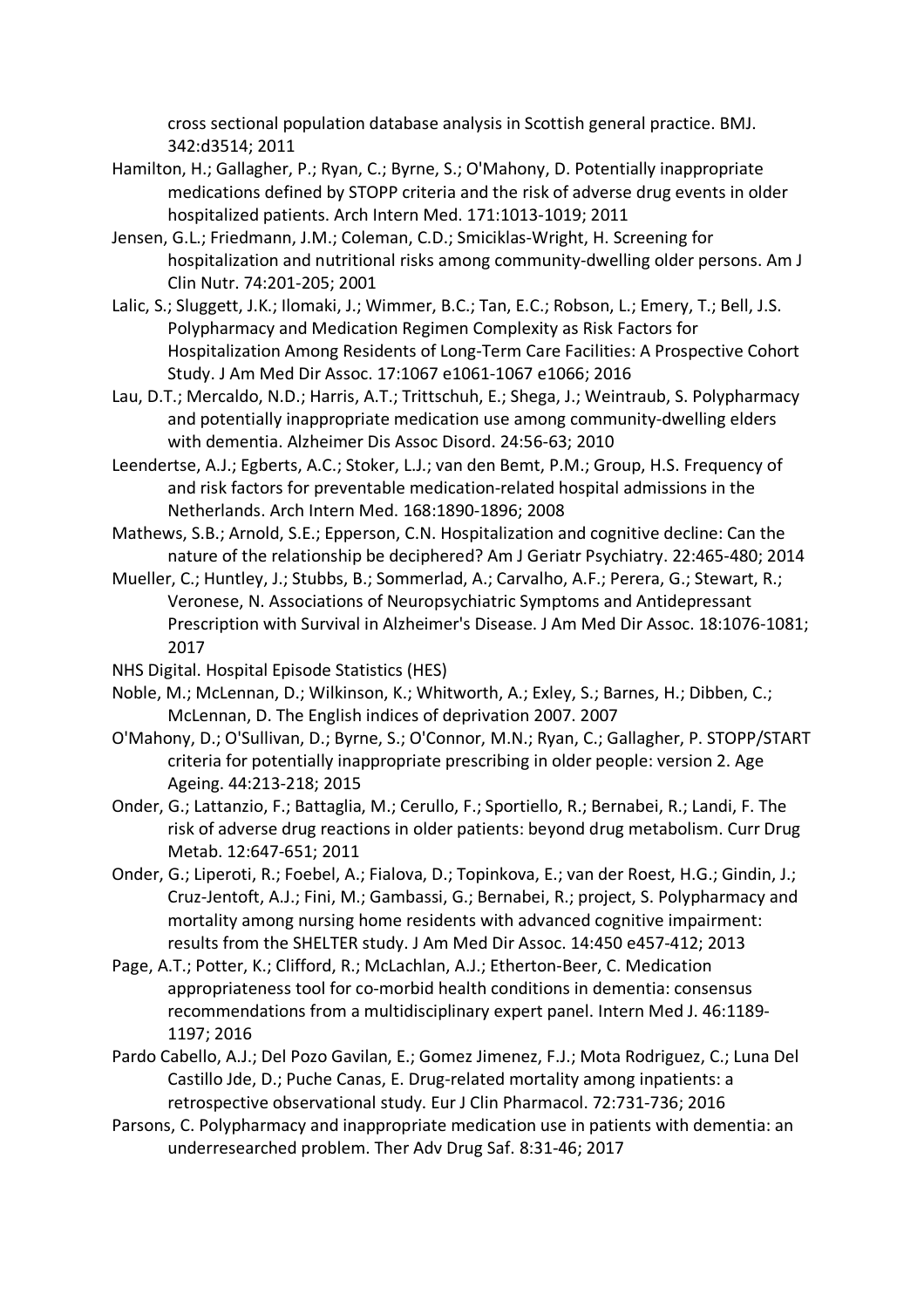- Payne, R.A.; Abel, G.A.; Avery, A.J.; Mercer, S.W.; Roland, M.O. Is polypharmacy always hazardous? A retrospective cohort analysis using linked electronic health records from primary and secondary care. Br J Clin Pharmacol. 77:1073-1082; 2014
- Perera, G.; Broadbent, M.; Callard, F.; Chang, C.K.; Downs, J.; Dutta, R.; Fernandes, A.; Hayes, R.D.; Henderson, M.; Jackson, R.; Jewell, A.; Kadra, G.; Little, R.; Pritchard, M.; Shetty, H.; Tulloch, A.; Stewart, R. Cohort profile of the South London and Maudsley NHS Foundation Trust Biomedical Research Centre (SLaM BRC) Case Register: current status and recent enhancement of an Electronic Mental Health Recordderived data resource. BMJ Open. 6:e008721; 2016
- Pilotto, A.; Ferrucci, L.; Franceschi, M.; D'Ambrosio, L.P.; Scarcelli, C.; Cascavilla, L.; Paris, F.; Placentino, G.; Seripa, D.; Dallapiccola, B.; Leandro, G. Development and validation of a multidimensional prognostic index for one-year mortality from comprehensive geriatric assessment in hospitalized older patients. Rejuvenation Res. 11:151-161; 2008
- Pirkis, J.E.; Burgess, P.M.; Kirk, P.K.; Dodson, S.; Coombs, T.J.; Williamson, M.K. A review of the psychometric properties of the Health of the Nation Outcome Scales (HoNOS) family of measures. Health Qual Life Outcomes. 3:76; 2005
- Prince, M.; Bryce, R.; Albanese, E.; Wimo, A.; Ribeiro, W.; Ferri, C.P. The global prevalence of dementia: a systematic review and metaanalysis. Alzheimers Dement. 9:63-75 e62; 2013
- Qato, D.M.; Wilder, J.; Schumm, L.P.; Gillet, V.; Alexander, G.C. Changes in Prescription and Over-the-Counter Medication and Dietary Supplement Use Among Older Adults in the United States, 2005 vs 2011. JAMA Intern Med. 176:473-482; 2016
- Rao, A.; Suliman, A.; Vuik, S.; Aylin, P.; Darzi, A. Outcomes of dementia: Systematic review and meta-analysis of hospital administrative database studies. Arch Gerontol Geriatr. 66:198-204; 2016
- Reeve, E.; Bell, J.S.; Hilmer, S.N. Barriers to Optimising Prescribing and Deprescribing in Older Adults with Dementia: A Narrative Review. Curr Clin Pharmacol. 10:168-177; 2015
- Richardson, K.; Ananou, A.; Lafortune, L.; Brayne, C.; Matthews, F.E. Variation over time in the association between polypharmacy and mortality in the older population. Drugs Aging. 28:547-560; 2011
- Richardson, K.; Bennett, K.; Kenny, R.A. Polypharmacy including falls risk-increasing medications and subsequent falls in community-dwelling middle-aged and older adults. Age Ageing. 44:90-96; 2015
- Russ, T.C.; Parra, M.A.; Lim, A.E.; Law, E.; Connelly, P.J.; Starr, J.M. Prediction of general hospital admission in people with dementia: cohort study. Br J Psychiatry. 206:153- 159; 2015
- Stewart, R.; Soremekun, M.; Perera, G.; Broadbent, M.; Callard, F.; Denis, M.; Hotopf, M.; Thornicroft, G.; Lovestone, S. The South London and Maudsley NHS Foundation Trust Biomedical Research Centre (SLAM BRC) case register: development and descriptive data. BMC Psychiatry. 9:51; 2009
- Veronese, N.; Stubbs, B.; Noale, M.; Solmi, M.; Pilotto, A.; Vaona, A.; Demurtas, J.; Mueller, C.; Huntley, J.; Crepaldi, G.; Maggi, S. Polypharmacy Is Associated With Higher Frailty Risk in Older People: An 8-Year Longitudinal Cohort Study. J Am Med Dir Assoc; 2017